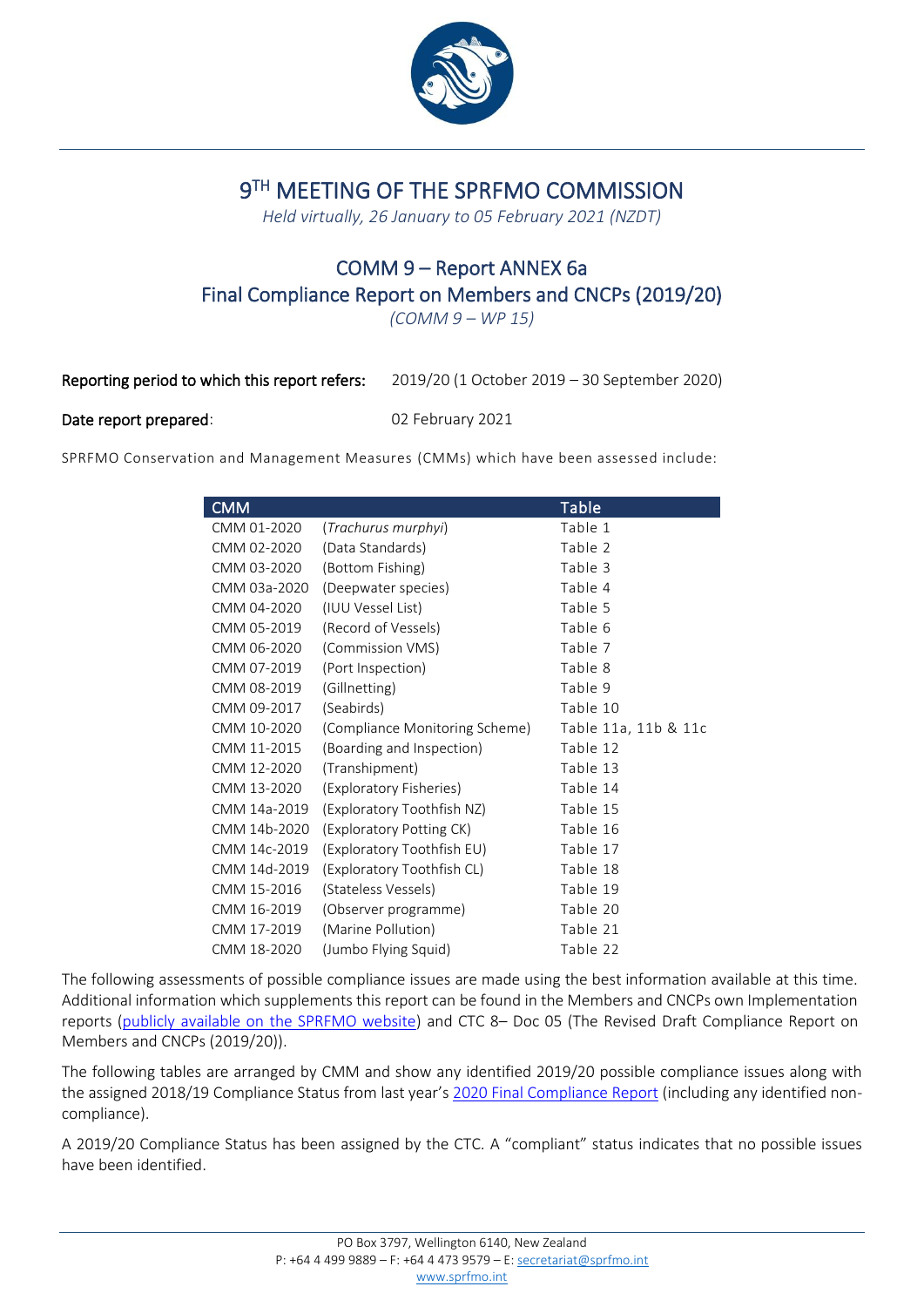

Final Compliance Report (CMM 10-2020, Paragraph 16):

The Commission shall consider the Provisional Compliance Report provided by the CTC, and adopt a Final Compliance Report at its annual meeting, which shall include:

a) a compliance status for each Member and CNCP with respect to the implementation of their obligations under the Convention and CMMs, and recommendations for any corrective action needed, based on compliance issues identified with respect to that Member or CNCP;

b) suggestions for possible amendments or improvements to existing CMMs to address implementation or compliance difficulties experienced by Members and CNCPs;

c) obstacles to implementation identified by Members and CNCPs including capacity building requirements;

d) additional obligations that should be reviewed under the CMS; CMM 10-2020 CMS 4

e) any other action the Commission shall deem appropriate to address non-compliance noted in the Final Compliance Report or to promote compliance with the Convention, CMMs and other obligations reviewed in the CMS.

Paragraph 17:

The Final Compliance Report shall also contain an executive summary setting out any recommendations or observations from the Commission regarding the issues listed in paragraph 16 of this measure.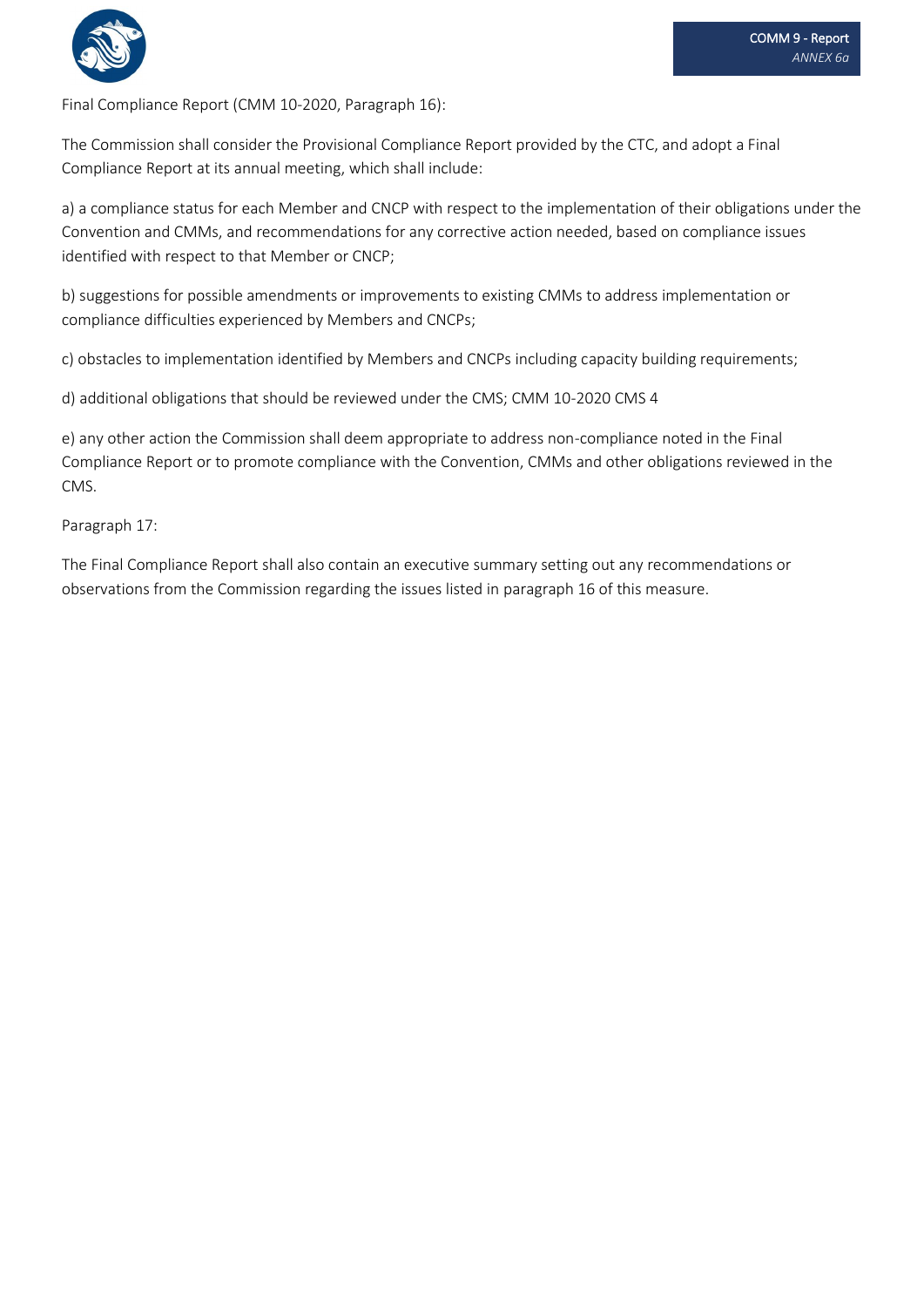

# Table 1: Possible Compliance Issues for CMM 01-2020 (*Trachurus murphyi)*

| Member/ 2018/19<br><b>CNCP</b> | <b>Compliance Status</b> | 2019/20 Assessments                                                             | 2019/20 Compliance Status |
|--------------------------------|--------------------------|---------------------------------------------------------------------------------|---------------------------|
| Panama                         | Non-Compliant; no        | $\mid$ further action (Para 11) $\mid$ No possible compliance issues identified | Compliant                 |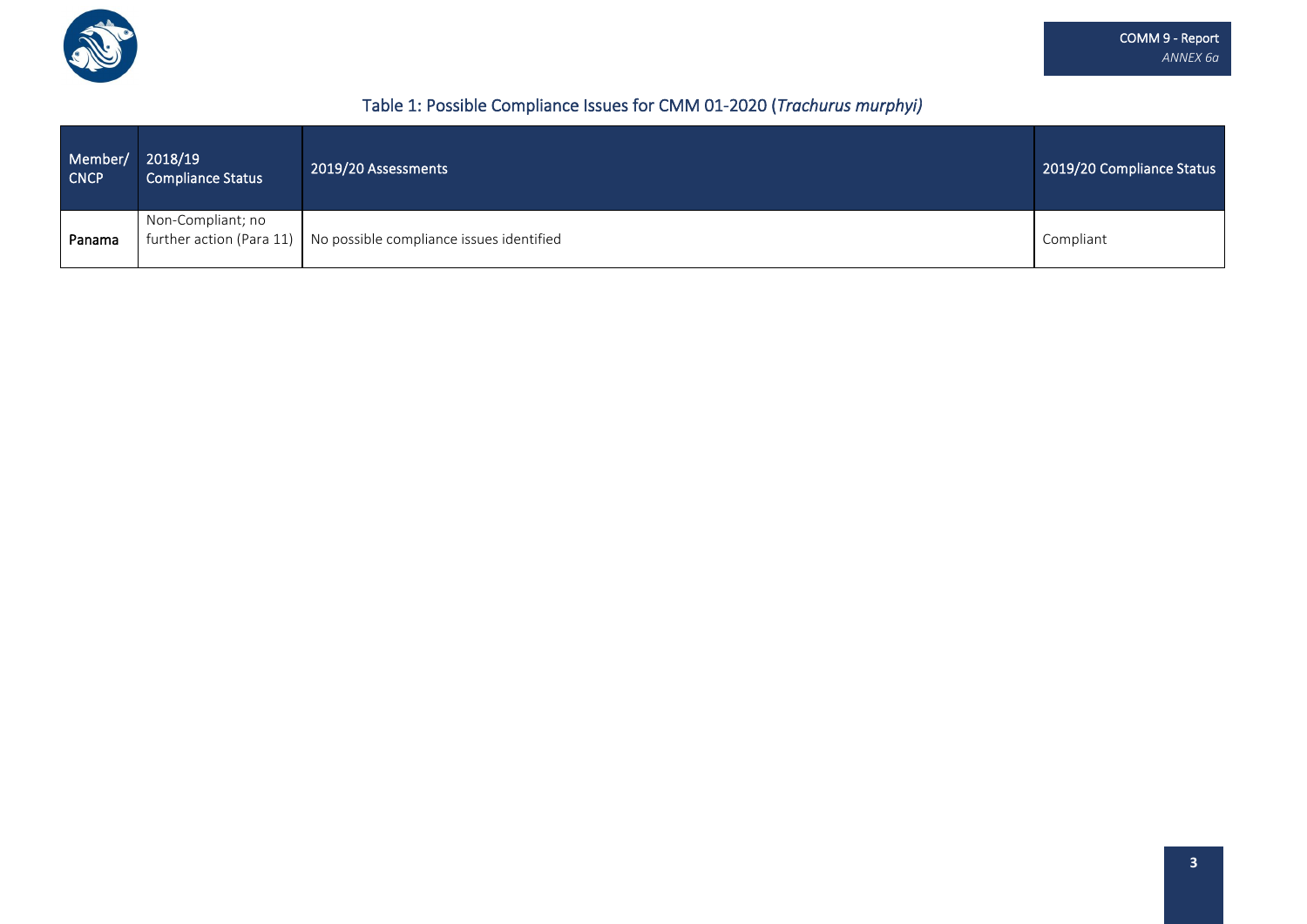

# Table 2: Possible Compliance Issues for CMM 02-2020 (Data Standards)

| Member/<br><b>CNCP</b> | 2018/19<br>Compliance<br><b>Status</b>  | 2019/20 Assessments                                                                                                                                                                                                                                                                                                                                                                                                                                                                                                                                                                                                                                                                                                                                                                                                                                                                                                                                                                                                                                                                                                                                                                                                                                                                                                                                                                                                                                                                                                                                                                                                                                                                                                                                                                                                                                                                                                                             | 2019/20<br><b>Compliance Status</b> |
|------------------------|-----------------------------------------|-------------------------------------------------------------------------------------------------------------------------------------------------------------------------------------------------------------------------------------------------------------------------------------------------------------------------------------------------------------------------------------------------------------------------------------------------------------------------------------------------------------------------------------------------------------------------------------------------------------------------------------------------------------------------------------------------------------------------------------------------------------------------------------------------------------------------------------------------------------------------------------------------------------------------------------------------------------------------------------------------------------------------------------------------------------------------------------------------------------------------------------------------------------------------------------------------------------------------------------------------------------------------------------------------------------------------------------------------------------------------------------------------------------------------------------------------------------------------------------------------------------------------------------------------------------------------------------------------------------------------------------------------------------------------------------------------------------------------------------------------------------------------------------------------------------------------------------------------------------------------------------------------------------------------------------------------|-------------------------------------|
| Panama                 | Compliant<br>(re: Transhipment<br>Data) | Secretariat Assessment: Paragraph 1(d)<br>Initial assessment indicated that transhipment data was not received from PANAMA relating to the vessels the FRIO OLYMPIC<br>(8801802), HAI FENG 688 (9016985) or YONG XIANG 3 (9019119). According to other information held by the Secretariat those<br>vessels conducted transhipment events transferring SPRFMO resources (GIS) within the SPRFMO Area during the reporting period<br>with various Korean and Chinese fishing vessels. There is a possible compliance issue under paragraph 1(d) relating to Panama only<br>submitting partial transhipment information relating to activities carried out during calendar year 2019.<br>Secretariat Note: On Dec 21, 2020 Panama sent additional Transhipment data pertaining to Hai Feng 688 and further indicated that<br>work is ongoing to send the remaining data outstanding. On Jan 05, the data for Frio Olympic was received leaving only the data for<br>the Yong Xiang 3 outstanding. On Jan 14, the Secretariat received additional information pertaining to the Yong Xiang 3.<br><b>Comment by Member/CNCP:</b><br>Transhipment data relating to the vessels Frio Olympic (8801802), Hai Feng 688 (9016985) and Yong Xiang 3 (9019119), was analysed<br>and the results will be sent to the Commission. The Authority is undergoing some organizational and technological restructuring and<br>has caused some data conflicts; however, Panama will comply with this obligation.<br>CTC Consideration:<br>In relation to the issue of missing transhipment data from Panamanian flagged transhipment vessels, at the time that CTC8-Doc05<br>was published not all Panama transhipment data had been provided. The Secretariat clarified that in recent days Panama had<br>provided the outstanding data prior to the CTC meeting, so the CTC agreed to assign a status of set the status to "Non-Compliant No<br>Further Action". | Non-Compliant,<br>No Further Action |
| Cook<br>Islands        | Compliant<br>(with Para 1(d))           | Secretariat Assessment: Paragraph 1(d)<br>The Cook Islands fishing activity data initially only contained catch estimates for main species Lobster (JSX) and Crab (GER). However,<br>the Annual Catch data, as well as the Annual report to the Scientific Committee, indicates that over 20 other species were caught.<br>There may be a possible compliance issue associated with Paragraph 1(d) because the Cook Islands fishing activity data did not<br>include estimated live weight of catch retained on board for all species caught by set including bycatch species (refer Annex 5,<br>paragraph 2q) of CMM 02-2020).<br>Secretariat Note: - Cook Islands submitted the missing data for bycatch species on 18 December 2020.<br>Comment by Member/CNCP:<br>Bycatch data has been added to the fishing activity template and has been resubmitted to the Secretariat on Friday 18 December<br>2020                                                                                                                                                                                                                                                                                                                                                                                                                                                                                                                                                                                                                                                                                                                                                                                                                                                                                                                                                                                                                                    | Non-Compliant,<br>no further action |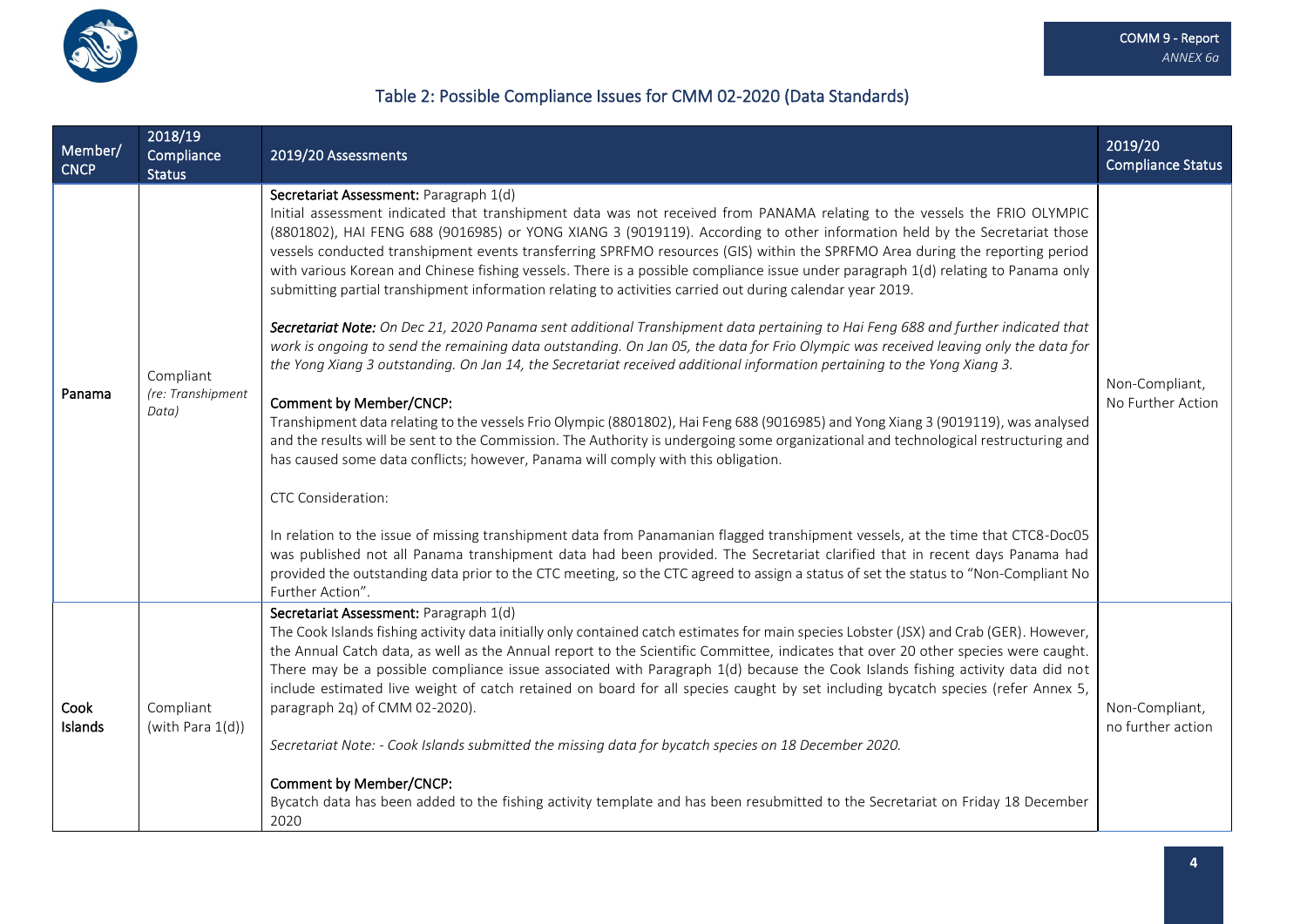

| Cuba             | Compliant<br>(with Para 7)                                      | Secretariat Assessment: Paragraph 7<br>Cuba failed to send an Annual Report to SC8. Cuba did not fish inside the Convention Area but failed to submit a "Nil" Report to SC8.<br>(Note: Pursuant to paragraph 7 a "nil report" is still required in cases where there was no active fishing inside the Convention Area).<br><b>Comment by Member/CNCP:</b><br>No comments received.                                                                                                                                                                                                                                                                                                                                                                                                                                                                                                                                                                                                                                                                                                                                                                                                                                                                    | Non-Compliant,<br>no further action                                                                                       |
|------------------|-----------------------------------------------------------------|-------------------------------------------------------------------------------------------------------------------------------------------------------------------------------------------------------------------------------------------------------------------------------------------------------------------------------------------------------------------------------------------------------------------------------------------------------------------------------------------------------------------------------------------------------------------------------------------------------------------------------------------------------------------------------------------------------------------------------------------------------------------------------------------------------------------------------------------------------------------------------------------------------------------------------------------------------------------------------------------------------------------------------------------------------------------------------------------------------------------------------------------------------------------------------------------------------------------------------------------------------|---------------------------------------------------------------------------------------------------------------------------|
| <b>CURAÇAO</b>   | Compliant<br>(with Para 1(d))<br>(Paragraph 7-<br>Not Assessed) | Secretariat Assessment:<br>Paragraph 1(d): Members should provide data in a timely manner and by the 30th June.<br>1) Transhipment data and 2) Reefer Landings were both received from Curaçao on 26 August 2020 - 57 days after the due date.<br>Paragraph 7: Annual Report to SC8<br>3) Curaçao failed to send an Annual Report to SC8. Curaçao did not fish inside the Convention Area but pursuant to paragraph 7 a<br>"nil report" is still required in cases where there was no active fishing inside the Convention Area. The "Nil" report for SC8 was<br>subsequently received on Dec 17th.<br>Comment by Member/CNCP:<br>We unintentionally missed the deadline for submitting said compliance report by an unfortunate administrative error, which took us<br>longer to correct because of the unfortunate and exceptional circumstances we found ourselves in because of the COVID-19<br>pandemic. Our small island paradise was in total lock-down for quite some time and only slowly reverted back to something<br>resembling a "new normal", creating quite a number of operational challenges and administrative delays. Preventive measures have<br>been taken in the interim, so we are confident a repeat will be avoided in 2021. | 1.Non-Compliant,<br>no further action<br>2. Non-Compliant,<br>no further action<br>3. Non-Compliant,<br>no further action |
| Ecuador          | Compliant<br>(with Para 7)                                      | Secretariat Assessment: Paragraph 7<br>Ecuador's Annual Report to SC8 was received 5 days late.<br>Comment by Member/CNCP:<br>No comments received regarding lateness.                                                                                                                                                                                                                                                                                                                                                                                                                                                                                                                                                                                                                                                                                                                                                                                                                                                                                                                                                                                                                                                                                | Non-Compliant,<br>no further action                                                                                       |
| Faroe<br>Islands | Compliant<br>(with Para 7)                                      | Secretariat Assessment: Paragraph 7<br>Faroe Islands failed to send an Annual Report to SC8. Faroe Islands did not fish inside the Convention Area but pursuant to paragraph<br>7 a "nil report" is still required in cases where there was no active fishing inside the Convention Area. A "Nil" report for SC8 was<br>advised in a Nov 23rd email.<br>Comment by Member/CNCP:<br>The reason for not submitting a report to SC8 is quite obviously the fact that we have no fishery data to contribute.                                                                                                                                                                                                                                                                                                                                                                                                                                                                                                                                                                                                                                                                                                                                              | Non-Compliant,<br>no further action                                                                                       |
| Korea            | Compliant<br>(with $1(a) 8 2(c)$ )                              | Secretariat Assessment: Paragraph 1(a)<br>Korea's 1) Annual catch data and 2) observer data was provided on the 9th October 2020 when it was due by the 30th September.<br>There is a possible compliance issue with paragraph $1(a)$ -annual catch data- and $2(c)$ - observer data- due to the Secretariat receiving<br>Korea's the data 9 days after the deadline.                                                                                                                                                                                                                                                                                                                                                                                                                                                                                                                                                                                                                                                                                                                                                                                                                                                                                 | 1.Non-Compliant,<br>no further action<br>2. Non-Compliant,<br>no further action                                           |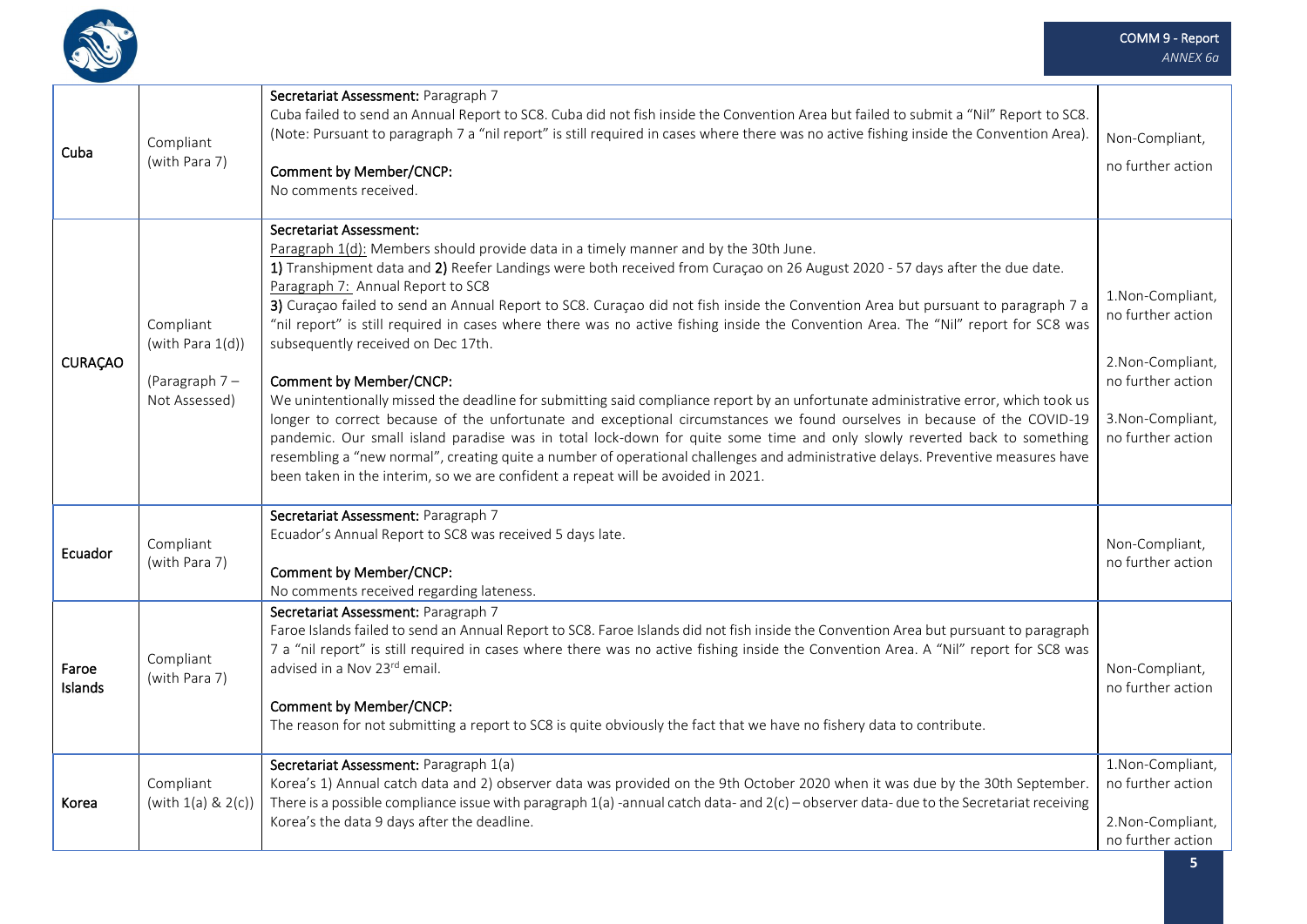

|         |                                                                       | <b>Comment by Member/CNCP:</b><br>The late submission of the annual catch data was simply due to an administrative oversight. We will make sure that the data is<br>submitted within the deadline from next time.                                                                                                                                                                                                                                                                                                                                                                                                                                                                                                                                                                                                                                                                                                                                                                                                   |                                     |
|---------|-----------------------------------------------------------------------|---------------------------------------------------------------------------------------------------------------------------------------------------------------------------------------------------------------------------------------------------------------------------------------------------------------------------------------------------------------------------------------------------------------------------------------------------------------------------------------------------------------------------------------------------------------------------------------------------------------------------------------------------------------------------------------------------------------------------------------------------------------------------------------------------------------------------------------------------------------------------------------------------------------------------------------------------------------------------------------------------------------------|-------------------------------------|
| Liberia | Compliant<br>(with Para 7)                                            | Secretariat Assessment: Paragraph 7<br>Liberia failed to send an Annual Report to SC8. Liberia's authorized vessels were only carrier vessels. They did not fish inside the<br>Convention Area but pursuant to paragraph 7 a "nil report" is still required in cases where there was no active fishing inside the<br>Convention Area. A "Nil" report for SC8 was advised in a Dec 15 <sup>th</sup> email.<br>Comment by Member/CNCP:<br>Liberia was unaware of the 'NIL Report' requirement for cases where there was no fishing inside the Convention Area. Going forward,<br>Liberia will report, as necessary, whether its vessels have fished or not in the SPRFMO Convention Area. Please note that Liberia only<br>has carrier/receiver vessels operating in the Convention Area.                                                                                                                                                                                                                             | Non-Compliant,<br>no further action |
| Panama  | Compliant<br>(with Para 7)                                            | Secretariat Assessment: Paragraph 7<br>Panama failed to send an Annual Report to SC8. Panama's authorized vessels were only carrier vessels. They did not fish inside the<br>Convention Area but pursuant to paragraph 7 a "nil report" is still required in cases where there was no active fishing inside the<br>Convention Area. A "Nil" report for SC8 was advised in a Dec 22 <sup>nd</sup> email.<br>Comment by Member/CNCP:<br>Panama recognizes that in order to facilitate and keep the SC informed, each CNCP shall submit report on an annual basis pursuant<br>Paragraph 44 of CMM16-2019. Please take this statement as a NIL report because there was no fishing vessels or activities (Panama<br>does not have catching vessels) inside the Convention Area for 2019-2020. Considering the provisions established as a new<br>requirement in CMM 02-2020 and under Paragraph 20 of CMM 01-20202 (Jack Mackerel), we have taken notes about to submit a<br>NIL Annual Report to Scientific Committee. | Non-Compliant,<br>no further action |
| Peru    | Non-Compliant,<br>(Para 1e)<br><i>(undertake</i><br>training program) | No possible compliance issues identified.                                                                                                                                                                                                                                                                                                                                                                                                                                                                                                                                                                                                                                                                                                                                                                                                                                                                                                                                                                           | Compliant                           |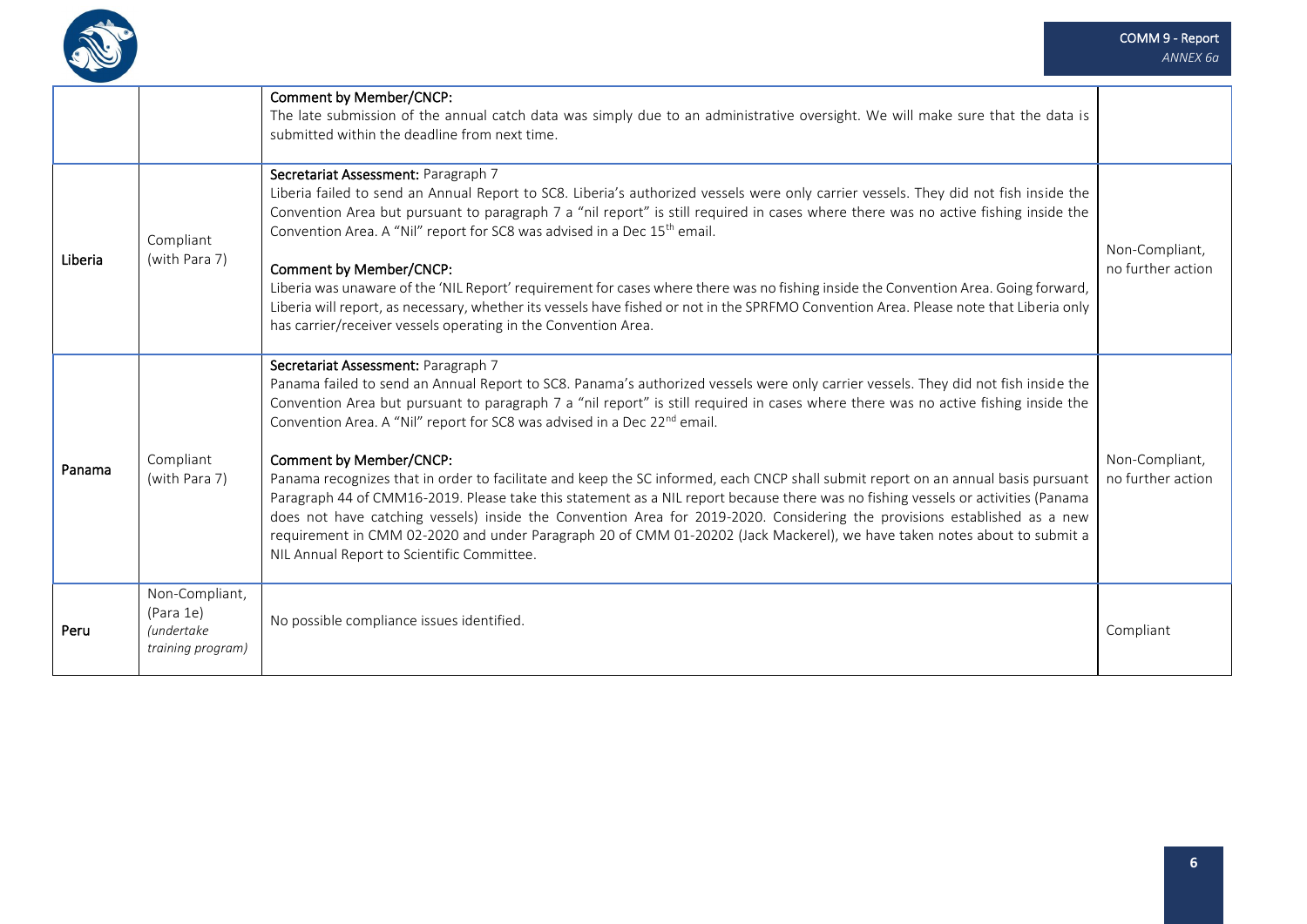

### Table 3: Possible Compliance Issues for CMM 03-2020 (Bottom Fishing)

| Member/<br><b>CNCP</b>                   | 2018/19<br>Compliance<br><b>Status</b> | 2019/20 Assessments | 2019/20<br>Compliance<br><b>Status</b> |  |
|------------------------------------------|----------------------------------------|---------------------|----------------------------------------|--|
| No possible compliance issues identified |                                        |                     |                                        |  |

### Table 4: Possible Compliance Issues for CMM 03a-2020 (Deepwater species)

| Member/<br><b>CNCP</b>                   | 2018/19<br>Compliance<br><b>Status</b> | 2019/20 Assessments | 2019/20<br>Compliance<br><b>Status</b> |  |
|------------------------------------------|----------------------------------------|---------------------|----------------------------------------|--|
| No possible compliance issues identified |                                        |                     |                                        |  |

### Table 5: Possible Compliance Issues for CMM 04-2020 (IUU Vessel List)

| Member/<br>CNCP                          | $\sqrt{2018/19}$<br>Compliance Status | 2019/20 Assessments | 2019/20<br>Compliance Status |  |
|------------------------------------------|---------------------------------------|---------------------|------------------------------|--|
| No possible compliance issues identified |                                       |                     |                              |  |

### Table 6: Possible Compliance Issues for CMM 05-2019 (Record of Vessels)

| Member/<br><b>CNCP</b> | 2018/189<br>Compliance<br><b>Status</b> | 2019/20 Assessments                                                                                                                                                                                                                                                                                                    | 2019/20<br><b>Compliance Status</b> |
|------------------------|-----------------------------------------|------------------------------------------------------------------------------------------------------------------------------------------------------------------------------------------------------------------------------------------------------------------------------------------------------------------------|-------------------------------------|
| China                  | non-compliant-<br>no further action     | Secretariat Assessment: Paragraph 8<br>Late Notification: The Secretariat was informed on 16 January 2020 that the HANYI705 was scrapped on 12 Oct 2019 and the HANYI9<br>was scrapped on 12 Nov 2019. The notifications were submitted well after the required timeframes (60+ days late).<br>Comment by Member/CNCP: | Non-compliant,<br>No further action |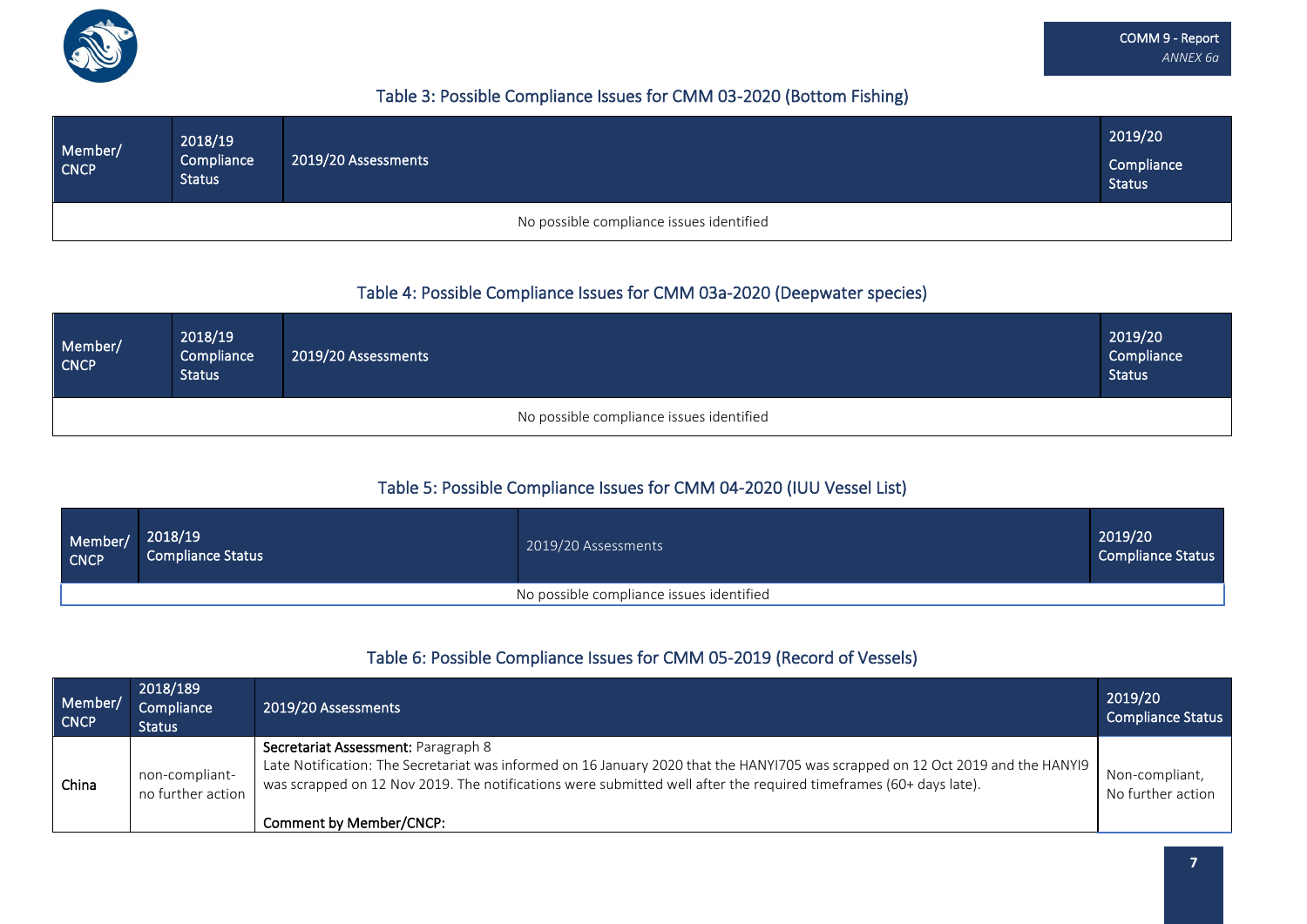

| Member/<br><b>CNCP</b> | 2018/189<br>Compliance<br><b>Status</b>                                                               | 2019/20 Assessments                                                                                                                                                                                                                                                                                                                                                                                                                                                                                                                                                                                                                                                                                                                                                                                                                                                                                                                                                                                                                                                                                                      | 2019/20<br><b>Compliance Status</b> |
|------------------------|-------------------------------------------------------------------------------------------------------|--------------------------------------------------------------------------------------------------------------------------------------------------------------------------------------------------------------------------------------------------------------------------------------------------------------------------------------------------------------------------------------------------------------------------------------------------------------------------------------------------------------------------------------------------------------------------------------------------------------------------------------------------------------------------------------------------------------------------------------------------------------------------------------------------------------------------------------------------------------------------------------------------------------------------------------------------------------------------------------------------------------------------------------------------------------------------------------------------------------------------|-------------------------------------|
|                        |                                                                                                       | We always regard vessel registration in RFMOs as one of its work priorities, vessel registry is the first step of all the compliance work.<br>Meanwhile, we do our best to keep updated all the vessel information accurately and timely according to CMM 05-2020, although<br>China has the largest registration vessel list in SPRFMO. However, it is indeed that we did not inform the Secretariat immediately or<br>within 3 days to such scrappage of these two vessels. This is because the staff responsible for vessel construction/scrappage did not<br>communicate in a timely manner with the staff in charge of SPRFMO vessel registration in relation to the scrapping of these two vessels,<br>which resulted in the delayed notification to SPRFMO Secretariat. We will do our best to avoid such non-compliance with technical<br>nature in the future through the establishment of a new vessel database. I would like to take this opportunity to appreciate the kind<br>assistance which SPRFMO Date Manager provided, given the quantity of our registered vessels, we deeply know this is not easy. |                                     |
| Liberia                | Compliant                                                                                             | Secretariat Assessment: Paragraph 8<br>Late Notification: The MEITA MARU (IMO 9071583) transferred to the flag and ship registry of Panama on 23 September 2020. The<br>Secretariat was not informed until 7 days later.<br>Comment by Member/CNCP:<br>Due to the intricacies involved with vessel deletion and transfer procedures, the Transshipment Department was not made aware of<br>the vessel's final deletion date until after the vessel was registered with Panama. Internal measures have been put in place to remedy<br>this issue.                                                                                                                                                                                                                                                                                                                                                                                                                                                                                                                                                                         | Non-compliant,<br>No further action |
| Panama                 | Non-compliant,<br>(with Para 8)<br>Compliance Action<br>Plan to address<br>administrative<br>failures | Secretariat Assessment: Paragraph 8<br>Late Notification: The Secretariat received an email on 29 May 2020 asking to remove the SOUTA MARU (IMO 9263021) from the<br>Record of Vessels. The deletion certificate that was attached indicated that the vessel was removed from the Panamanian Registry on<br>28 April 2020 (i.e. request received 32 days after vessel de-registered).<br><b>Comment by Member/CNCP:</b><br>Under the Paragraph 8, the Panama process of flag registry and deletions is below of the Maritime Authority of Panama, other<br>governmental institution which supports the Aquatic Resources Authority work. Now we are exchange this kind of information weekly<br>in order to improve the information exchange and send the vessel deletion information when they have been withdrawn from the<br>Panama Registry on time.                                                                                                                                                                                                                                                                 | Non-compliant,<br>No further action |
| Panama                 | Non-compliant,<br>(with Para 6)                                                                       | No possible compliance issues identified.                                                                                                                                                                                                                                                                                                                                                                                                                                                                                                                                                                                                                                                                                                                                                                                                                                                                                                                                                                                                                                                                                | Compliant                           |
| Peru                   | Non-compliant<br>(with Para 6)                                                                        | No possible compliance issues identified.                                                                                                                                                                                                                                                                                                                                                                                                                                                                                                                                                                                                                                                                                                                                                                                                                                                                                                                                                                                                                                                                                | Compliant                           |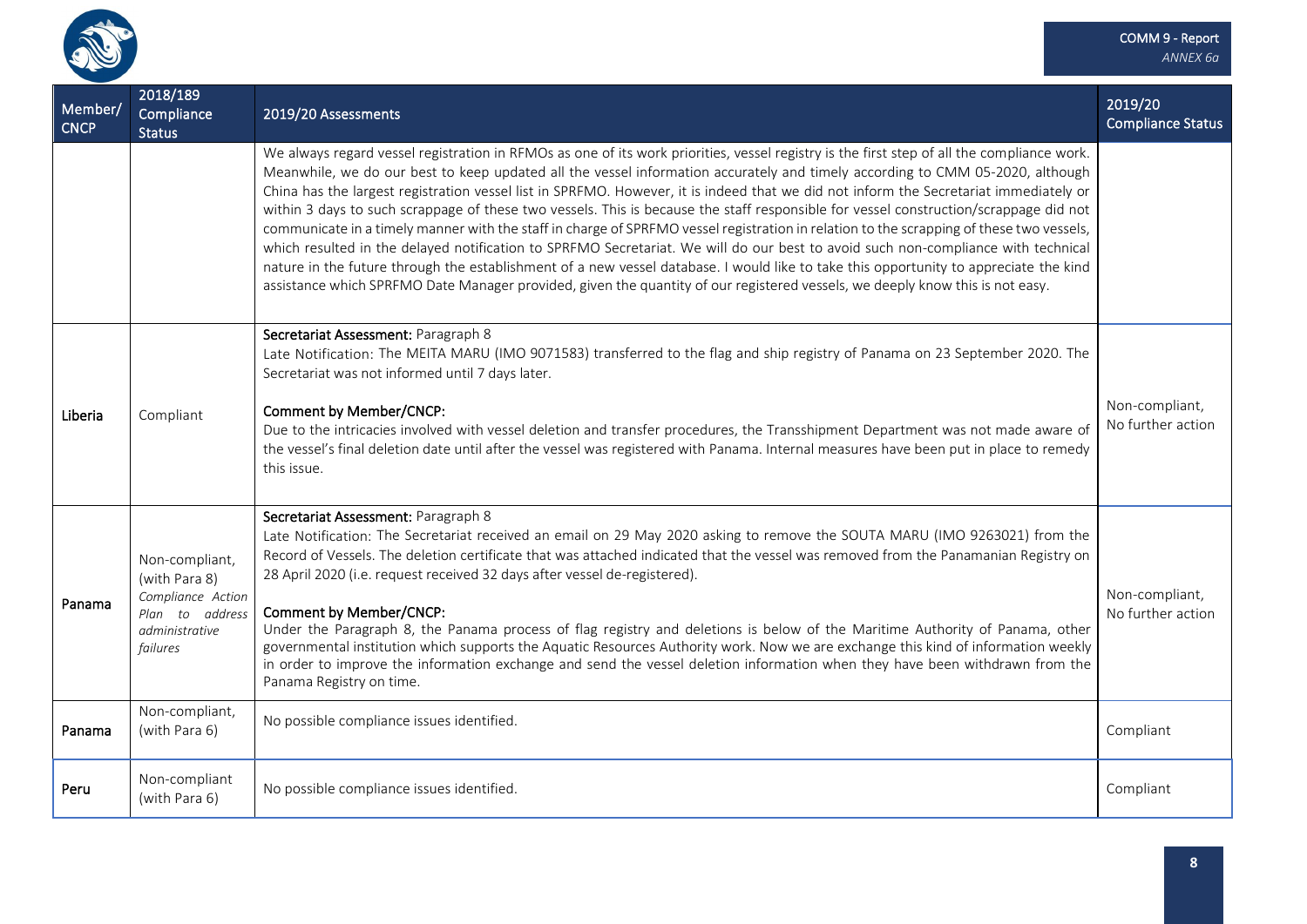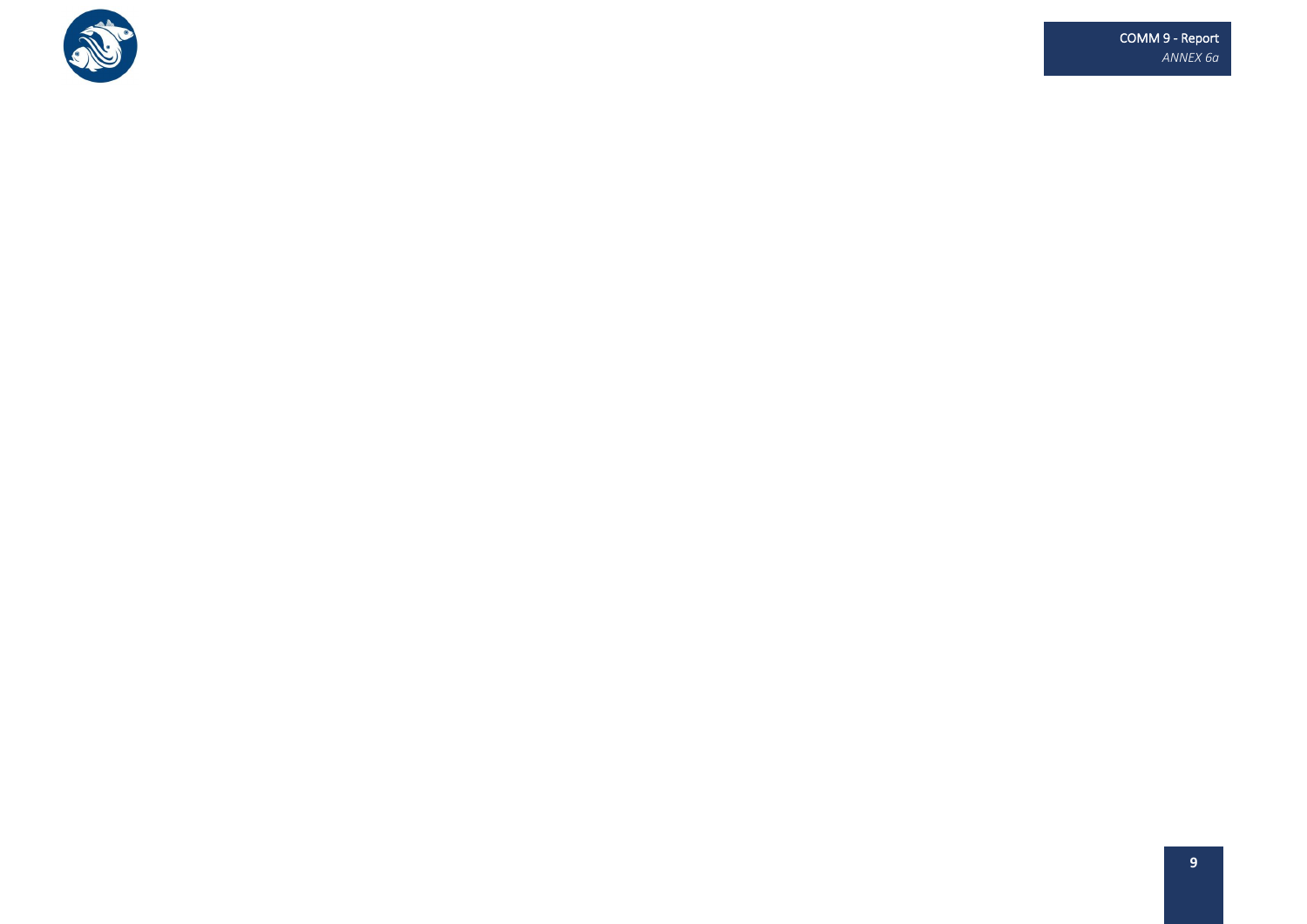

# Table 7: Possible Compliance Issues for CMM 06-2020 (VMS)

| Member/<br><b>CNCP</b> | 2018/19<br>Compliance<br><b>Status</b>                                         | 2019/20Assessments                                                                                                                                                                                                                                                                                                                                                                                                                                                                                                                                                                                                                                                                                                                                                                                                                                                                                                                                                                                                                                                                                                                                                                                                                                                                                                                                                                                                                                                                                                                                                                                                                                                                                                                                                                                                                                                                                                                                                                                                                                                                                                | 2019/20Compliance<br><b>Status</b>  |
|------------------------|--------------------------------------------------------------------------------|-------------------------------------------------------------------------------------------------------------------------------------------------------------------------------------------------------------------------------------------------------------------------------------------------------------------------------------------------------------------------------------------------------------------------------------------------------------------------------------------------------------------------------------------------------------------------------------------------------------------------------------------------------------------------------------------------------------------------------------------------------------------------------------------------------------------------------------------------------------------------------------------------------------------------------------------------------------------------------------------------------------------------------------------------------------------------------------------------------------------------------------------------------------------------------------------------------------------------------------------------------------------------------------------------------------------------------------------------------------------------------------------------------------------------------------------------------------------------------------------------------------------------------------------------------------------------------------------------------------------------------------------------------------------------------------------------------------------------------------------------------------------------------------------------------------------------------------------------------------------------------------------------------------------------------------------------------------------------------------------------------------------------------------------------------------------------------------------------------------------|-------------------------------------|
| Ecuador                | Non-Compliant<br>(Ecuador needs<br>to submit<br>Implementation<br>report asap) | Secretariat Assessment:<br>Ecuador's Implementation report did not specify the methods used to prevent tampering nor was the ALC specific information<br>provided for their vessel. Secretariat Note: Ecuador submitted supplemental information on 23 December 2020 along with<br>supporting documentation. The TABLE requiring the relevant ALC Information for the vessel in question was also completed and<br>provided.<br><b>Comment by Member/CNCP:</b><br>The vessel had been transmitting signal during 2019 directly to the Commission. Ecuador recently asked the Secretariat to suspend<br>the transmission of the signal because the vessel is not within the Convention Area. DIRNEA, the Navy Agency in charge of the<br>monitoring of the vessels (including fishing vessels) should comply with the Resolution COGMAR-JUR-036-2015 (attached) to ensure<br>the correct functioning of the VMS: Art. 16.- The vessel whose VMS stops transmitting for a period greater than that established by<br>the Authority, will be automatically placed on the "UNAUTHORIZED LIST", which will temporarily prevent the supply of fuel and the<br>granting of departure in any port of the country.<br>The vessel that registers more than three data transmission interruptions during a navigation, must be inspected by personnel of<br>the Harbor Master's Office together with personnel of the company providing the service prior to departure, in order to verify that<br>the equipment has been repaired and it is working properly. Second: If it is detected that the Transmitter Device of a vessel has not<br>been turned on, or its signal has been blocked, the Maritime Authority will deny the corresponding dispatch and / or return to the<br>immediate port; The same will occur in the case of those vessels that have completed the installation period established by the<br>Maritime Authority, have not planned the implementation of their Transmitter Device. Also, the vessels are required to permanently<br>send signal to the Commission in compliance with the CMM 06-2020. | Non-compliant,<br>No further action |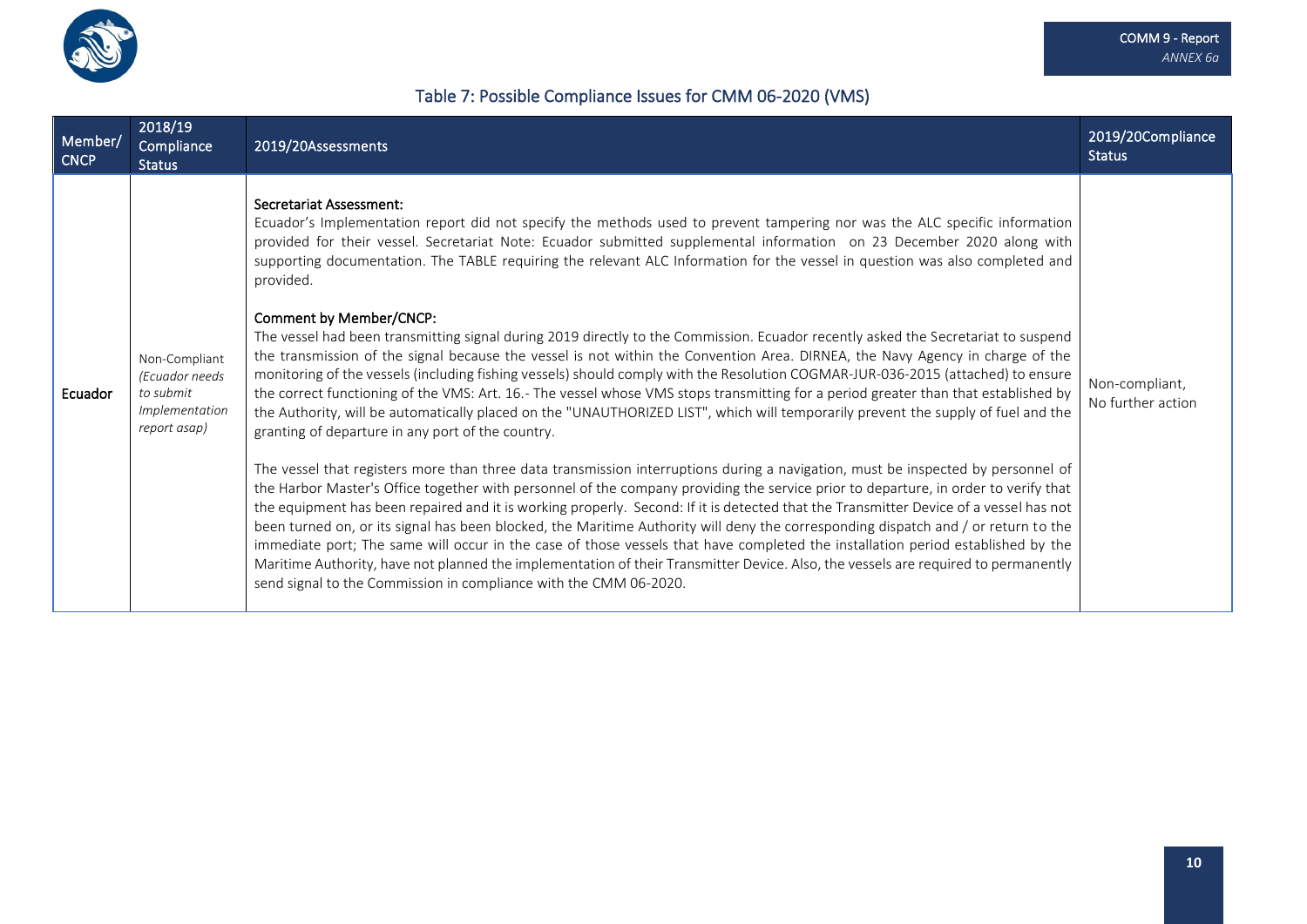

# Table 8: Possible Compliance Issues for CMM 07-2019 (Port Inspections)

| Member/<br><b>CNCP</b> | 2018/19<br><b>Compliance Status</b>                   | 2019/20 Assessments                       | 2019/20 Compliance Status |
|------------------------|-------------------------------------------------------|-------------------------------------------|---------------------------|
| Chile                  | Non-Compliant (with Para 27)<br>No further action     | No possible compliance issues identified. | Compliant                 |
| China                  | Non-Compliant<br>(with Para 5),<br>No further action  | No possible compliance issues identified. | Complaint                 |
| Peru                   | Non-Compliant<br>(with Para 27),<br>No further action | No possible compliance issues identified. | Compliant                 |
| Russian<br>Federation  | Non-Compliant<br>(with Para 5),<br>No further action  | No possible compliance issues identified. | Compliant                 |

# Table 9: Possible Compliance Issues for CMM 08-2019 (Gillnets)

| Member/<br><b>CNCP</b> | 2017/18<br><b>Compliance Status</b> | 2018/19 Assessments                       | 2018/19 Compliance Status |
|------------------------|-------------------------------------|-------------------------------------------|---------------------------|
|                        |                                     | No potential compliance issues identified |                           |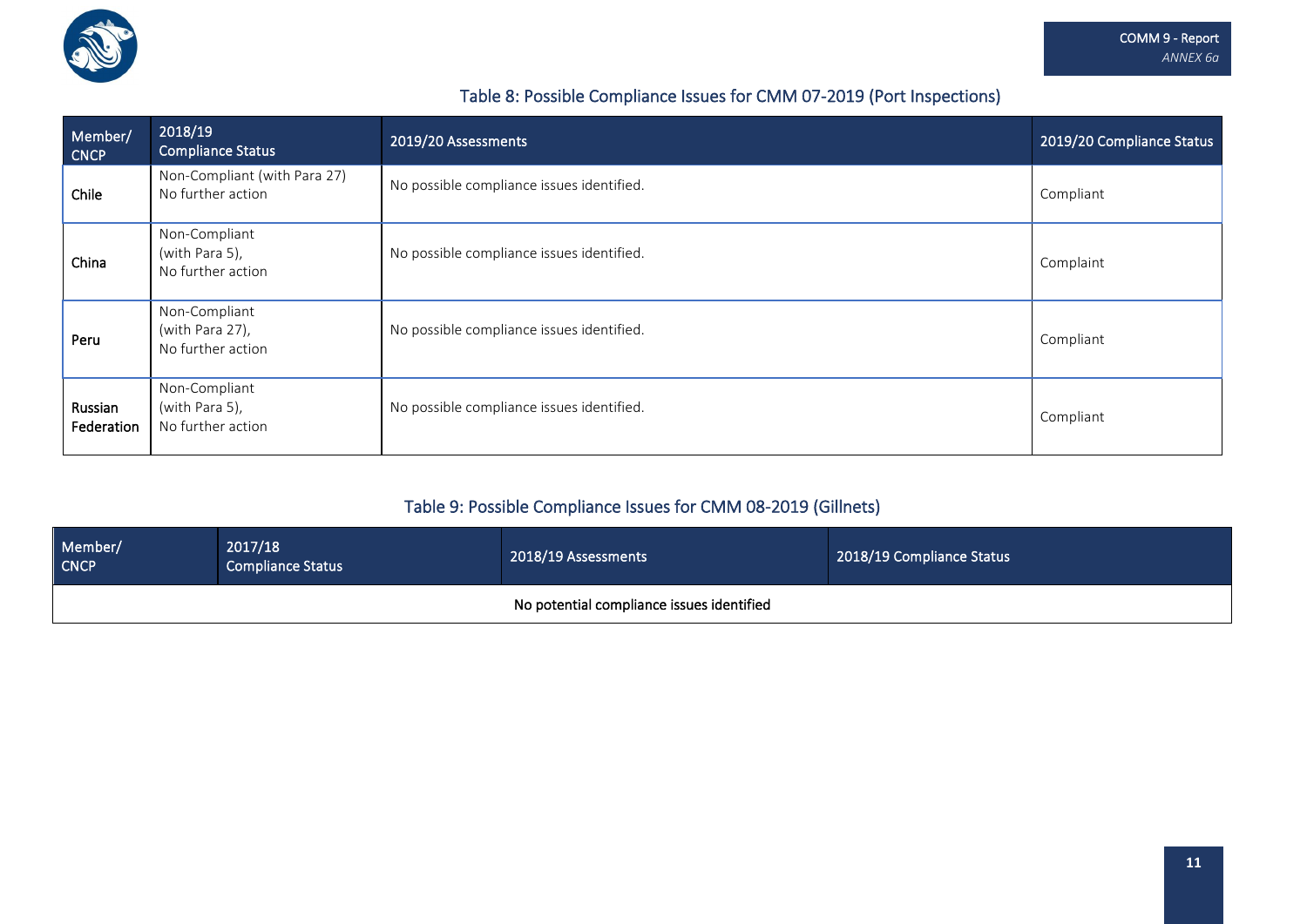

# Table 10: Possible Compliance Issues for CMM 09-2017 (Seabirds)

| Member/<br><b>CNCP</b> | 2017/18<br>Compliance<br><b>Status</b>                            | 2018/19 Assessments                                                                                                                                                                                                                                                                                                                                                                                                                                                                                                                                                                                                                                                                                                                                                                                                                                                                                                                                                                                                                                                                                                                                                                                                                                                                                                                                                                                                                                                                                                                                                                                                                                                                                                                                                                                                                                                                                                                                                                                                                                                                                                                                    | 2018/19<br><b>Compliance Status</b>                                                                     |
|------------------------|-------------------------------------------------------------------|--------------------------------------------------------------------------------------------------------------------------------------------------------------------------------------------------------------------------------------------------------------------------------------------------------------------------------------------------------------------------------------------------------------------------------------------------------------------------------------------------------------------------------------------------------------------------------------------------------------------------------------------------------------------------------------------------------------------------------------------------------------------------------------------------------------------------------------------------------------------------------------------------------------------------------------------------------------------------------------------------------------------------------------------------------------------------------------------------------------------------------------------------------------------------------------------------------------------------------------------------------------------------------------------------------------------------------------------------------------------------------------------------------------------------------------------------------------------------------------------------------------------------------------------------------------------------------------------------------------------------------------------------------------------------------------------------------------------------------------------------------------------------------------------------------------------------------------------------------------------------------------------------------------------------------------------------------------------------------------------------------------------------------------------------------------------------------------------------------------------------------------------------------|---------------------------------------------------------------------------------------------------------|
| Russian<br>Federation  | Non-<br>Compliant<br>(noting<br>commitment to<br><i>improve</i> ) | Secretariat Assessment:<br>The Russian Federation annual report to the Scientific Committee (SC8-Doc16) contains 1 sentence that refers to seabirds "70 bird<br>observations were performed". As per paragraph 9 of CMM 09-2017 "In their annual national science reports to the Scientific<br>Committee, Members and CNCPs shall report annually, on the seabird mitigation measures used by each vessel flying their flag and<br>fishing in the Convention Area, as well as any observed seabird interaction data and the level of observer coverage focussed on<br>recording seabird bycatch". Last year's final compliance report noted the same issue, and the full 2018/19 status was "Non-<br>compliant, noting commitment to improve".<br>The Secretariat notes that there is a possible compliance issue associated with paragraph 9 as the Annual National Report is lacking<br>information on mitigation measures (1) and observed seabird interaction data (2).<br>Secretariat Note: On 19 Dec 2020, the Russian Federation sent an email confirming that their vessels do implement seabird<br>mitigation measures, specifically in this case a bird baffler (image provided). However, information regarding observed<br>seabird interaction data for the 2019/2020 period was not reported. Subsequently, a Jan 19 <sup>th</sup> email was sent to the CTC<br>Chair advising that there were no seabird mortality events during the previous period.<br>Comment by Member/CNCP:<br>1. The Russian Federation shall require vessels flying their flag, to implement seabird mitigation measures. FV "ADMIRAL<br>SHABALIN" uses a bird baffler as seabird mitigation measure. This is in accordance with Cl. 1 ii of Annex 2 of CMM 09-2017.<br>The Bird baffler is constructed in accordance with requirements outlined in same CMM.<br>Photo of the baffler taken when vessel is laid up in port<br>2. CMM 10-2020 is to provide a mechanism to monitor and improve implementation of and compliance with obligations<br>arising under the Convention and CMMs by Members and CNCPs. It is designed to assess compliance by Members and | Non-Compliant;<br>Commitment to<br>provide a photo of<br>the bird baffler<br>deployed while<br>fishing. |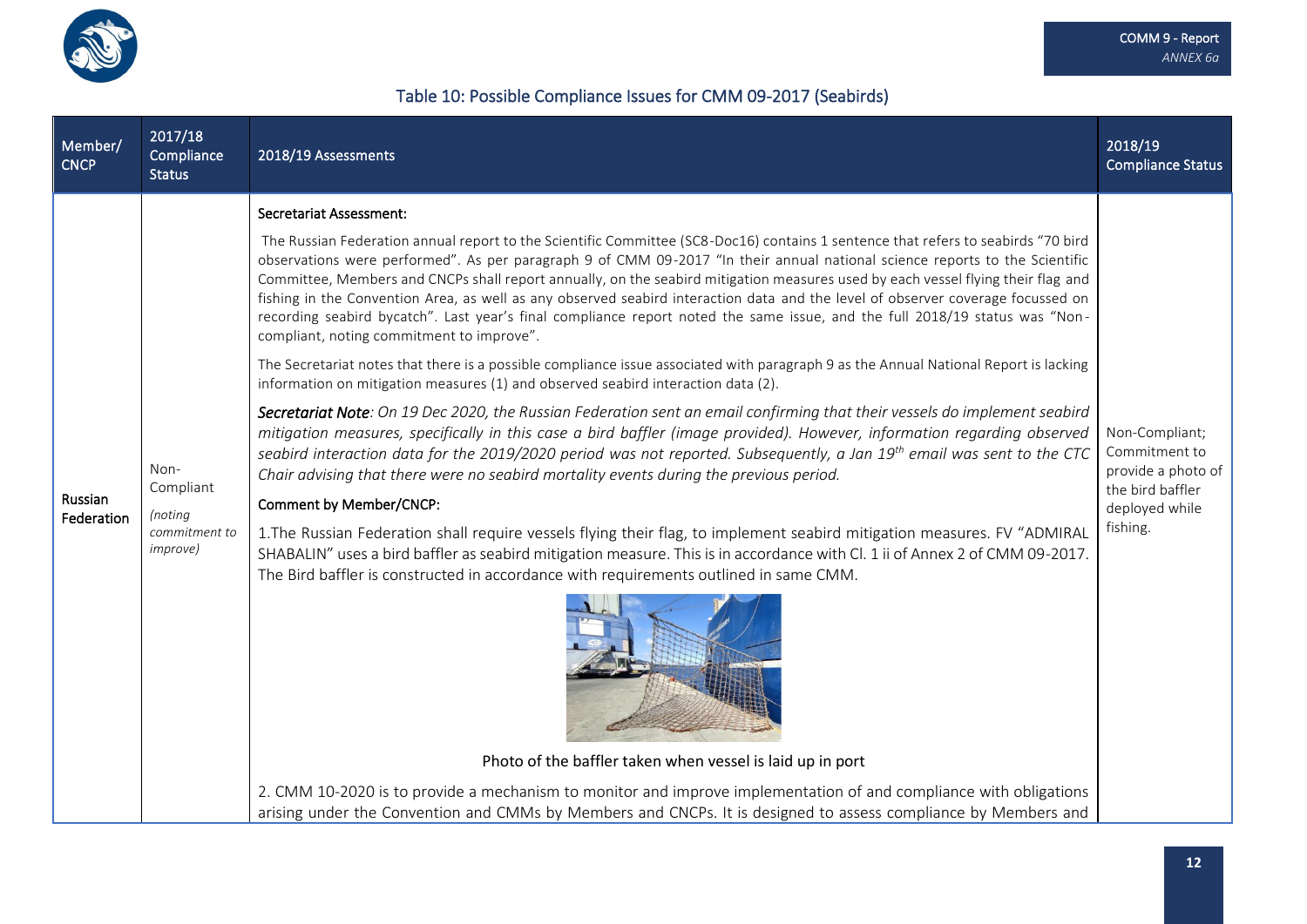

| Member/<br><b>CNCP</b> | 2017/18<br>Compliance<br><b>Status</b> | 2018/19 Assessments                                                                                                                                                                                                                                                                                                                                                                                                                                                                                                                                                                                                                                                                                                                                    | 2018/19<br><b>Compliance Status</b> |
|------------------------|----------------------------------------|--------------------------------------------------------------------------------------------------------------------------------------------------------------------------------------------------------------------------------------------------------------------------------------------------------------------------------------------------------------------------------------------------------------------------------------------------------------------------------------------------------------------------------------------------------------------------------------------------------------------------------------------------------------------------------------------------------------------------------------------------------|-------------------------------------|
|                        |                                        | CNCPs with their obligations under the Convention and CMMs. In your comments on the 2020 Draft Russian Compliance<br>Report, you are operating on advice from the Scientific Committee, which clearly does not coincide with the subject matter<br>of Conservation Measure 10-2020. It appears that the advice of the Scientific Committee is not identical with the provisions<br>of the Convention and conservation measures. Therefore, the first case of possible non-compliance identified by the<br>Secretariat should be deleted from the text of the draft compliance report for consideration by the CTC.                                                                                                                                     |                                     |
|                        |                                        | The Russian Federation annual report to the Scientific Committee (SC8-Doc16) contains 1 sentence that refers to seabirds<br>"70 bird observations were performed". As far as we understand, this sentence is taken out of the context of fishing<br>activities in 2017, which is far beyond the timeline for consideration of the compliance report in 2020. As far as I remember,<br>during the previous meeting of the Commission, they commented in detail that the scientific report was only about visual<br>observation of birds. As a consequence, for similar reasons the second case of possible non-compliance identified by the<br>Secretariat should be deleted from the text of the draft compliance report for consideration by the CTC. |                                     |
|                        |                                        | <b>CTC Consideration:</b><br>At CTC, Russia confirmed that it had provided additional information about the seabird mitigation device used and the<br>number of seabird mortalities in 2019 (zero). However, CTC requested more information about the particular bird<br>baffler used (such as an image of it when deployed). As a follow up action Russia agreed to provide a photograph of<br>the bird baffler in operation before the next Commission Meeting and the CTC agreed to set the status of the issue to<br>Non-Compliant with a further action.                                                                                                                                                                                          |                                     |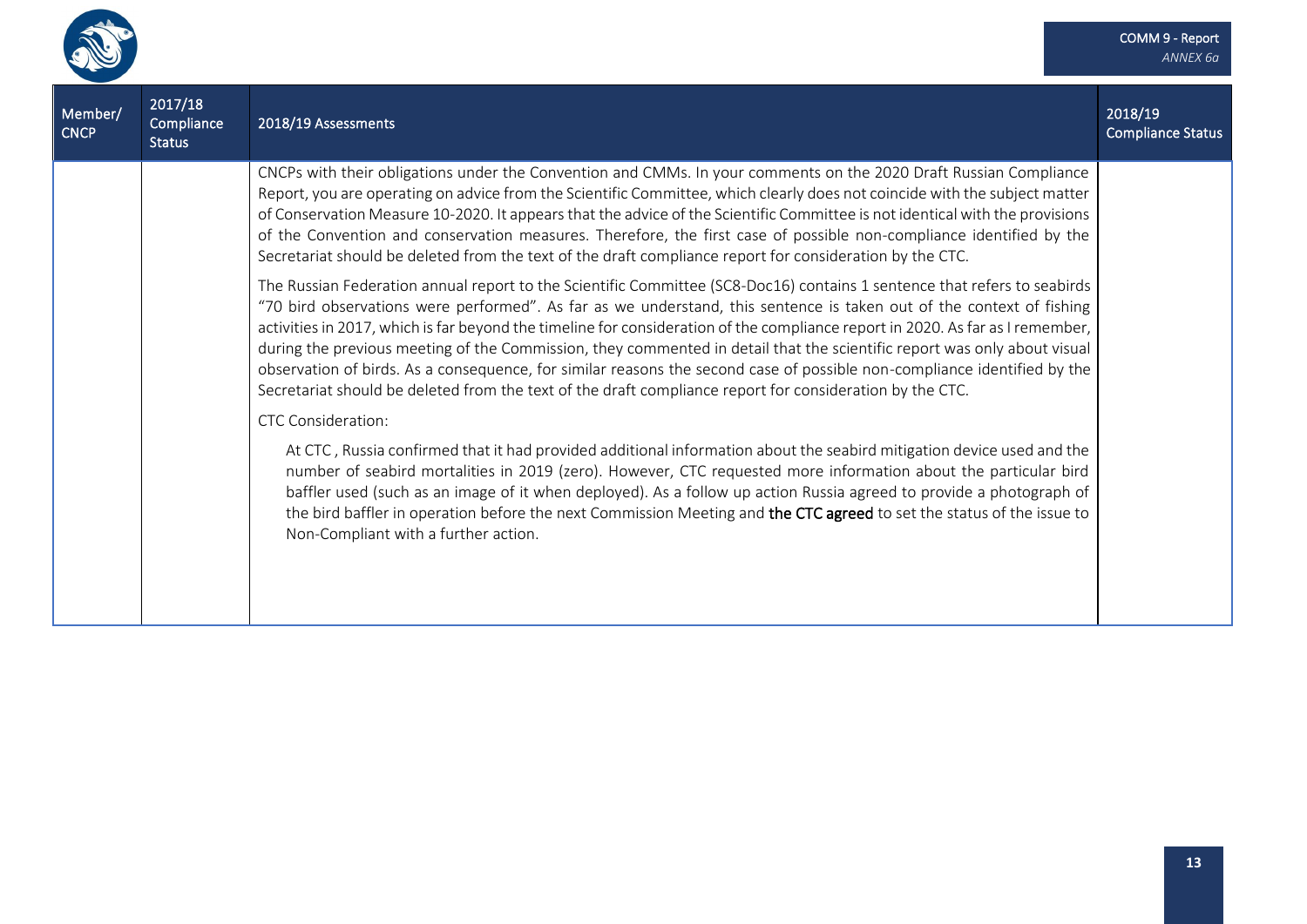

# Table 11a: Member comments in relation to paragraph 1b of CMM 10-2020 (CMS)

| Member/CNCP               | Areas in which technical assistance or capacity building may be needed to assist Members and CNCPs to achieve compliance                                   |  |
|---------------------------|------------------------------------------------------------------------------------------------------------------------------------------------------------|--|
| Peru                      | "Training for strengthening inspection in Port according to the CMM 07-2019"                                                                               |  |
| <b>Russian Federation</b> | "30°S-50°S; 20°W-30°W" (Note: Coordinates provided are in the SW Atlantic Ocean)"                                                                          |  |
| Liberia                   | "Technical assistance is not needed at this time; in the event Liberia requires such assistance, the Secretariat will be notified."                        |  |
| Panama                    | "Mutual assistance related to data exchange of Panamanian vessels and the Secretariat".<br>"Training in the exchange of communication between the parties" |  |

### Table 11b: Member comments in relation to paragraph 1c of CMM 10-2020 (CMS)

| Member/CNCP | Aspects of CMMs which may require improvement or amendment to facilitate or advance their implementation.                                                                                                                                                                                                                                                                                                                                                                                                                                                                                                                                                                                                                                                                                       |
|-------------|-------------------------------------------------------------------------------------------------------------------------------------------------------------------------------------------------------------------------------------------------------------------------------------------------------------------------------------------------------------------------------------------------------------------------------------------------------------------------------------------------------------------------------------------------------------------------------------------------------------------------------------------------------------------------------------------------------------------------------------------------------------------------------------------------|
| Australia   | "Continual review of the CMS reporting form to see if we can streamline it to make it easier to complete. There are many questions in this that, for most Members, will<br>have similar answers to previous years and once they are implemented, they would not fall out of compliance unless there was a significant domestic change (e.g.,<br>implementation of a national record of vessels authorised to fish in SPRFMO, applying the HSBI procedures). Some questions may only need to be answered once and<br>could be pre-filled for the Member to confirm in the following year. This may make the compliance report easier to complete and result in more compliance reports being<br>submitted in a timely manner, and fewer instances of possible non-compliance to discuss at CTC." |
| Liberia     | "Liberia identifies no aspects of CMMs that need improvement."                                                                                                                                                                                                                                                                                                                                                                                                                                                                                                                                                                                                                                                                                                                                  |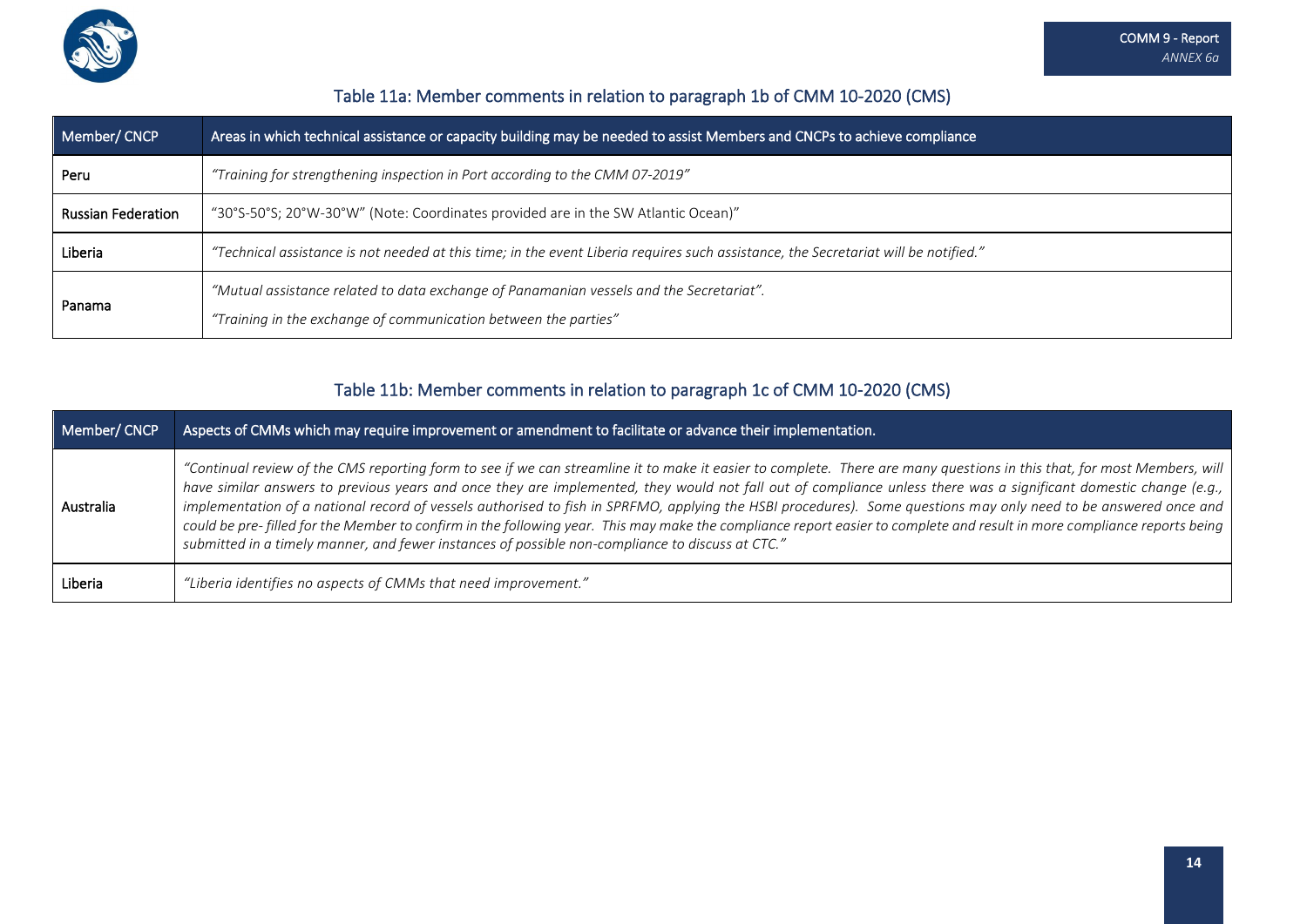

# Table 11c: Possible Compliance Issues for CMM 10-2020 (CMS)

| Member/<br>CNCP | 2018/19<br><b>Compliance Status</b>          | 2019/20 Assessments                                                                                                                                                                                                                                                                                                                                                                                                                                                                                                                          | 2019/20<br>Compliance<br><b>Status</b> |
|-----------------|----------------------------------------------|----------------------------------------------------------------------------------------------------------------------------------------------------------------------------------------------------------------------------------------------------------------------------------------------------------------------------------------------------------------------------------------------------------------------------------------------------------------------------------------------------------------------------------------------|----------------------------------------|
| Cook Islands    | Non-Compliant, no<br>further action (Para 5) | <b>Secretariat Assessment:</b><br>Member's Implementation Reports were due October 23, 2020. The Email Date Stamp of report submission from the Cook<br>Islands was 3/11/2020 8:55 am (11 days late).<br>Comment by Member/CNCP:<br>The Cook Islands will endeavour to submit the report on time in future.                                                                                                                                                                                                                                  | Non-Compliant,<br>no further action    |
| Cuba            | Non-Compliant, no<br>further action (Para 5) | Secretariat Assessment:<br>Member's Implementation Reports were due October 23, 2020. The Email Date Stamp of report submission from Cuba was<br>13/11/2020 8:55 am (21 days late).<br>Comment by Member/CNCP:<br>No Comment received                                                                                                                                                                                                                                                                                                        | Non-Compliant,<br>no further action    |
| Ecuador         | Non-Compliant, no<br>further action (Para 5) | <b>Secretariat Assessment:</b><br>Member's Implementation Reports were due October 23, 2020. The Email Date Stamp of report submission from Ecuador<br>was 29/10/2020 11:05 am (6 days late).<br>Comment by Member/CNCP:<br>Due to COVID-19 and the measures taken to reduce the contagious, we have some issues to gather the information on time.<br>We have taken the relevant decisions not to have the same problems again.                                                                                                             | Non-Compliant,<br>no further action    |
| Liberia         | Compliant<br>(Para 5)                        | <b>Secretariat Assessment:</b><br>Member's Implementation Reports were due October 23, 2020. The Email Date Stamp of report submission from Liberia was<br>4/11/2020 12:47 am (12 days late).<br>Comment by Member/CNCP:<br>Liberia requests that the Commission re-considers its late submission of the Implementation Report as a matter of internal<br>staffing issues due to the current pandemic. Liberia vows to submit upcoming reports in a timely fashion. Liberia appreciates<br>the Commission's understanding and consideration. | Non-Compliant,<br>no further action    |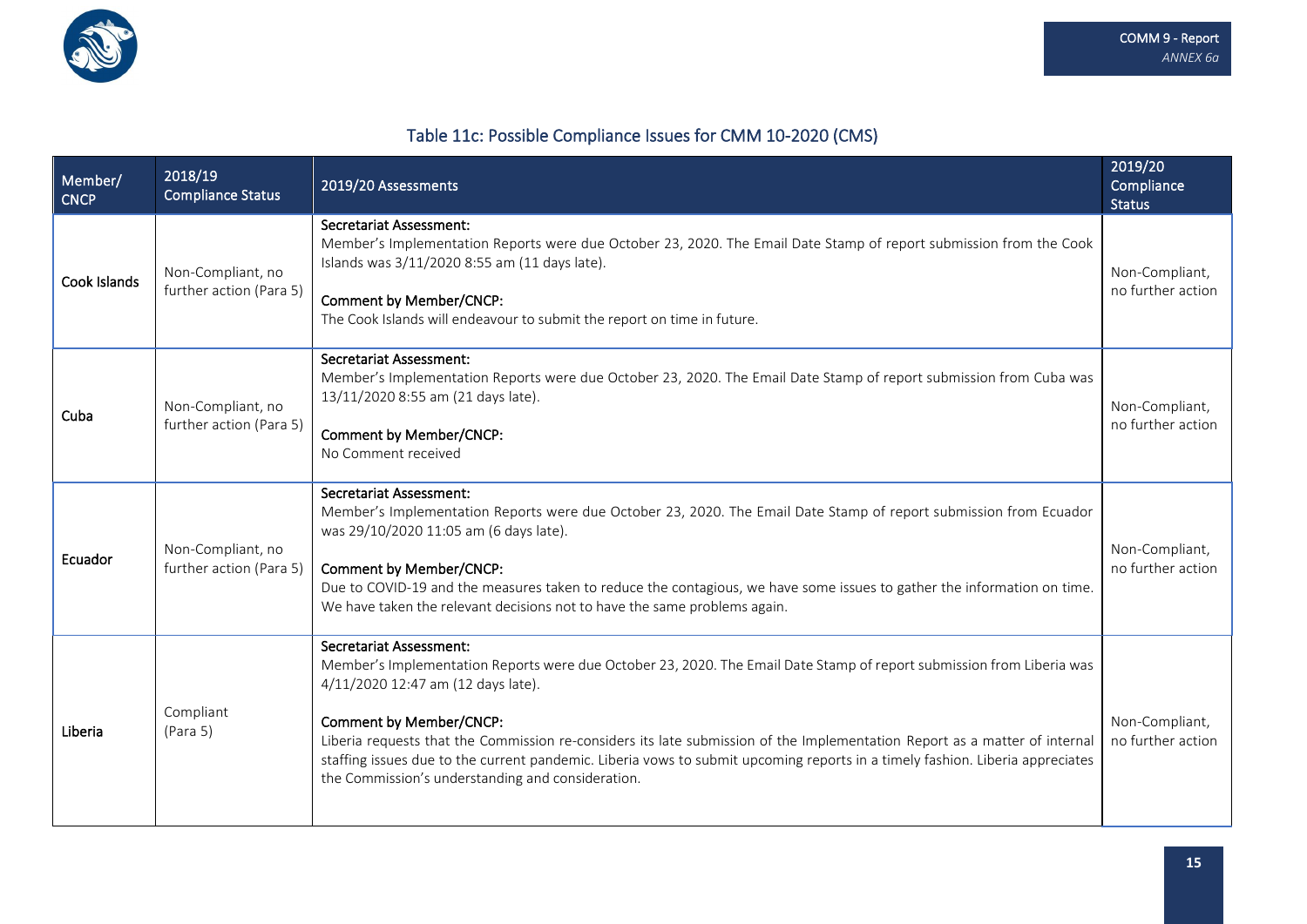

| Member/<br>CNCP              | 2018/19<br><b>Compliance Status</b>          | 2019/20 Assessments                                                                                                                                                                                                                                                                                                                                                                                                                                                                                                                                     | 2019/20<br>Compliance<br><b>Status</b> |
|------------------------------|----------------------------------------------|---------------------------------------------------------------------------------------------------------------------------------------------------------------------------------------------------------------------------------------------------------------------------------------------------------------------------------------------------------------------------------------------------------------------------------------------------------------------------------------------------------------------------------------------------------|----------------------------------------|
| Panama                       | Compliant<br>(Para 5)                        | Secretariat Assessment:<br>Member's Implementation Reports were due October 23, 2020. The Email Date Stamp of report submission from Panama<br>was 28/10/2020 8:10 am (5 days late).<br>Comment by Member/CNCP:<br>We are working under a new Action Plan before RFMOs established under our Internal Compliance and Technical Committee,<br>which includes the SPRFMO, in order to comply with the Panama's obligations in accordance to each Conservation Measure.<br>We express our commitment to send the required information before the deadline. | Non-Compliant,<br>no further action    |
| <b>Russian</b><br>Federation | Compliant<br>(Para 5)                        | <b>Secretariat Assessment:</b><br>Member's Implementation Reports were due October 23, 2020. The Email Date Stamp of report submission from the Russian<br>Federation was 29/10/2020 9:21 pm (6 days late).<br>Comment by Member/CNCP:<br>Due to restrictive measures due to the coronavirus pandemic, some of the structural units responsible for the formation of the<br>compliance report were closed. Immediately after they started functioning, the document was submitted to the Secretariat at<br>the earliest opportunity.                    | Non-Compliant,<br>no further action    |
| Vanuatu                      | Compliant<br>(Para 5)                        | Secretariat Assessment:<br>Member's Implementation Reports were due October 23, 2020. The Email Date Stamp of report submission from Vanuatu<br>was 27/10/2020 10:17 am (4 days late).<br>Comment by Member/CNCP:<br>Sorry that this is a bit late.                                                                                                                                                                                                                                                                                                     | Non-Compliant,<br>no further action    |
| Faroe Islands                | Non-Compliant, no<br>further action (Para 5) | No possible compliance issues identified.                                                                                                                                                                                                                                                                                                                                                                                                                                                                                                               | Compliant                              |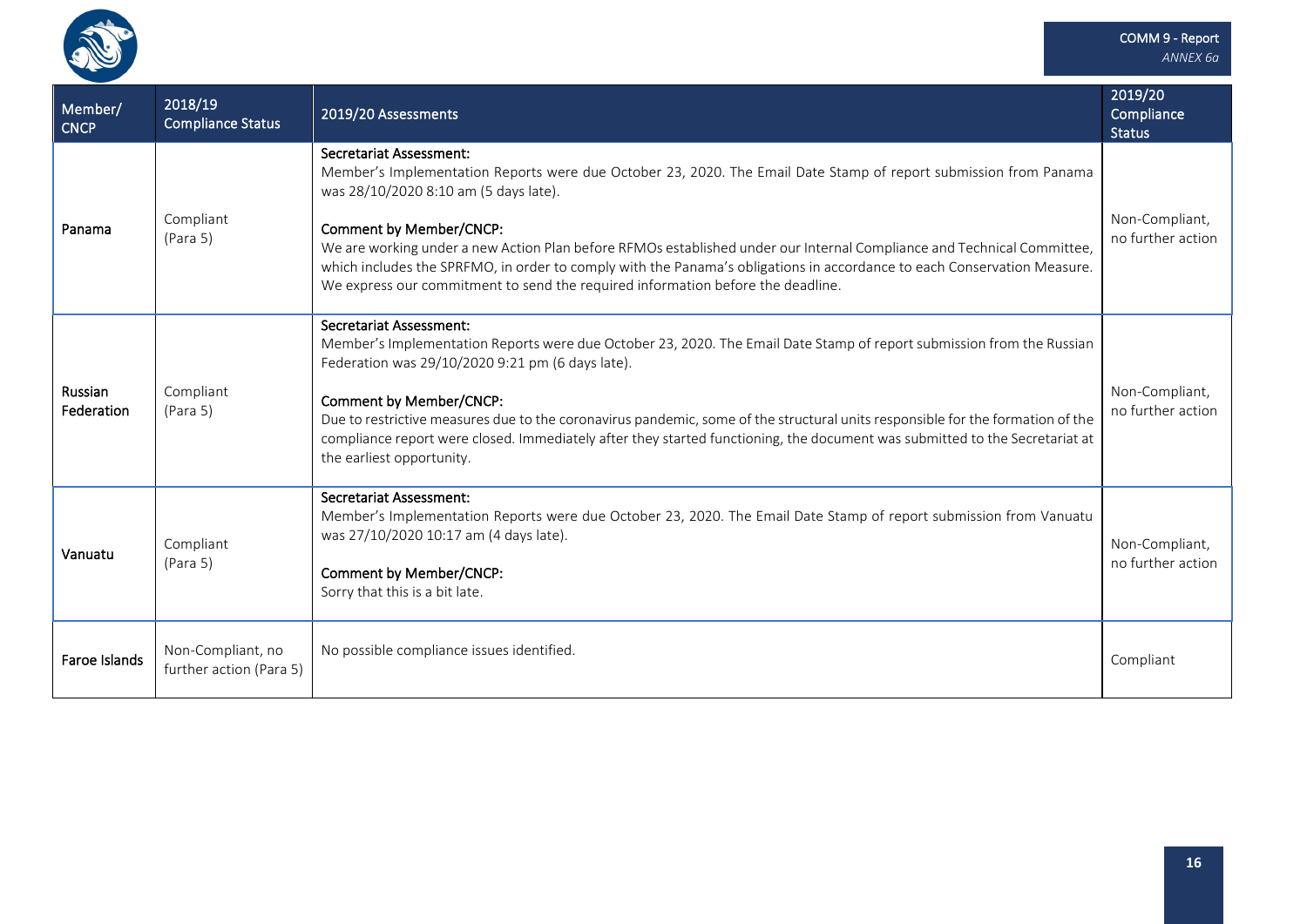

### Table 12: Possible Compliance Issues for CMM 11-2015 (Boarding and Inspection)

| Member/<br><b>CNCP</b> | 2018/19<br>Compliance Status                                                                       | 2019/20 Assessments                       | 2019/20<br>Compliance<br><b>Status</b> |
|------------------------|----------------------------------------------------------------------------------------------------|-------------------------------------------|----------------------------------------|
| Cook<br>Islands        | Non-Compliant (Para 1);<br>No further action                                                       | No possible compliance issues identified. | Compliant                              |
| Ecuador                | Non-compliant (Para 1);<br>need to designate appropriate<br>authority and ensure masters<br>comply | No possible compliance issues identified. | Compliant                              |

## Table 13: Possible Compliance Issues for CMM 12-2020 (Transhipment)

| China  | Non-Compliant,<br>no further action<br>(Paras 8)                    | No possible compliance issues identified. | Compliant |
|--------|---------------------------------------------------------------------|-------------------------------------------|-----------|
| Panama | Non-Compliant,<br>no further action<br>(For both Para 4<br>and $8)$ | No possible compliance issues identified. | Compliant |

### Table 14: Possible Compliance Issues for CMM 13-2020 (Exploratory Fisheries)

| Member/<br><b>CNCP</b>                   | 2018/19<br><b>Compliance Status</b> | 2019/20 Assessments | 2019/20<br>Compliance<br><b>Status</b> |  |  |
|------------------------------------------|-------------------------------------|---------------------|----------------------------------------|--|--|
| No possible compliance issues identified |                                     |                     |                                        |  |  |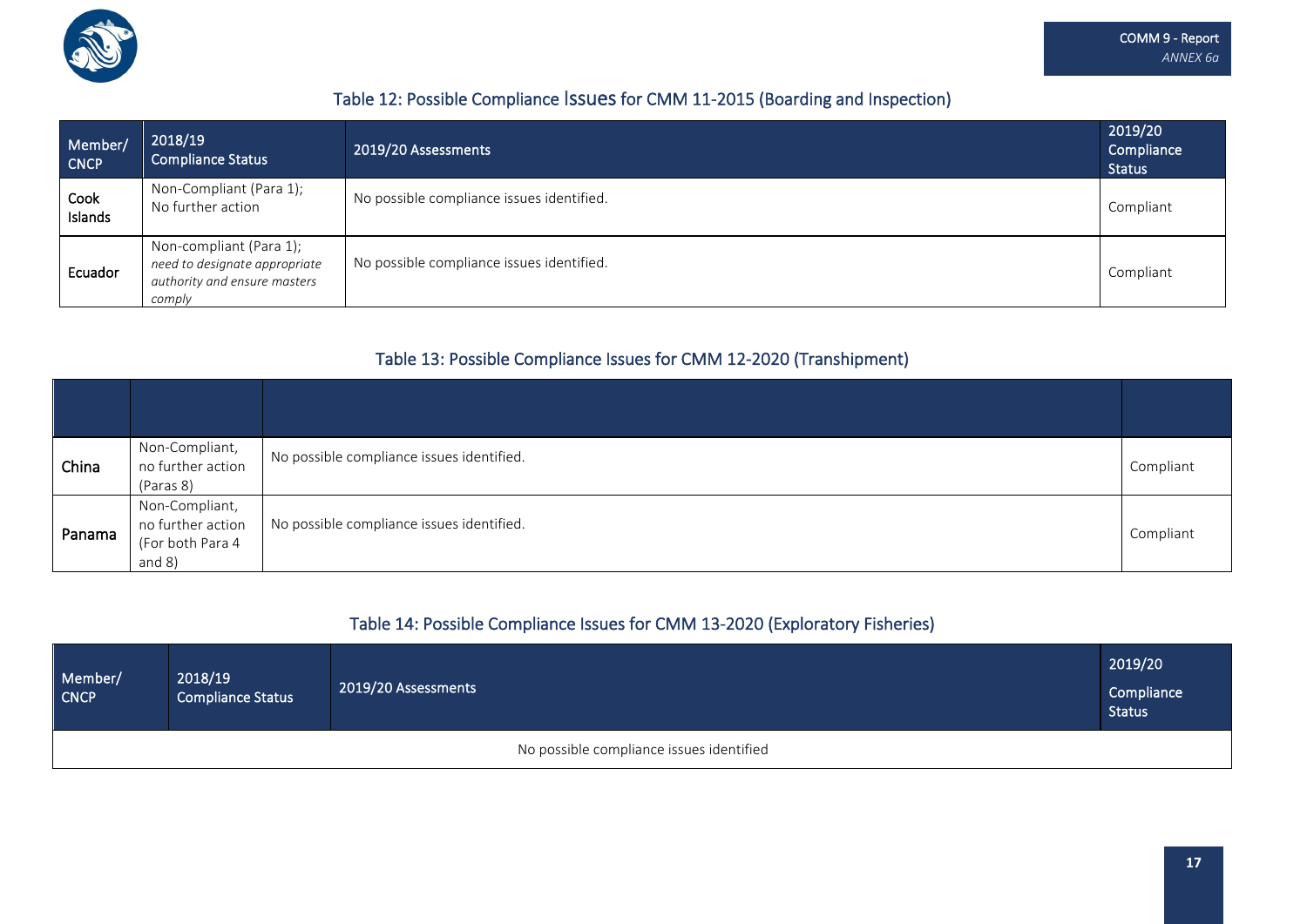

### Table 15: Possible Compliance Issues for CMM 14a-2019 (Exploratory Toothfish Fishery – New ZealandOnly)

| Member/<br><b>CNCP</b>                   | 2018/19<br><b>Compliance Status</b> | 2019/20 Assessments |  | 2019/20<br>Compliance<br><b>Status</b> |  |
|------------------------------------------|-------------------------------------|---------------------|--|----------------------------------------|--|
| No possible compliance issues identified |                                     |                     |  |                                        |  |

### Table 16: Possible Compliance Issues for CMM 14b-2020 (Exploratory Potting Fishery – Cook Islands Only)

| Member/<br><b>CNCP</b>                   | 2018/19<br><b>Compliance Status</b> | 2019/20 Assessments | 2019/20<br>Compliance<br><b>Status</b> |  |  |
|------------------------------------------|-------------------------------------|---------------------|----------------------------------------|--|--|
| No possible compliance issues identified |                                     |                     |                                        |  |  |

### Table 17: Possible Compliance Issues for CMM 14c-2019 (Exploratory Toothfish Fishery – European Union Only)

| European<br><b>Union</b> | Not assessed | Secretariat Assessment:<br>The EU implementation report states that there were '0' Seabird/Marine mammal abundance counts taken during start of an event<br>and report SC8-DW08 acknowledges that "Reduced personnel had a minor impact on setting observations, where not all line setting<br>was observed". This report further shows that lines 3 and 4 were not observed during setting. Under Paragraph 20a) "seabird and<br>marine mammal abundance counts shall be made at the rear of the vessel at the start, middle, and end of each event (from set to<br>haul) according to the CCAMLR Scheme of International Scientific Observation standard". There is a possible compliance issue<br>associated with paragraph 20a) because abundance counts were not conducted on lines 3 and 4.<br>Secretariat Note: In a Jan 15 <sup>th</sup> email to the CTC Chair the EU indicated that they intended to clarify the wording for future CMMs<br>through a revision to their existing proposal so that the observation intention is stated more clearly.<br>Comment by Member/CNCP:<br>After having assessed the issues you noted in your communication we consider that there is no infringement and that, instead, the<br>provisions of paragraph 20, of CM 14c-2019 should be clarified to facilitate its implementation: | Not Assessed |
|--------------------------|--------------|-----------------------------------------------------------------------------------------------------------------------------------------------------------------------------------------------------------------------------------------------------------------------------------------------------------------------------------------------------------------------------------------------------------------------------------------------------------------------------------------------------------------------------------------------------------------------------------------------------------------------------------------------------------------------------------------------------------------------------------------------------------------------------------------------------------------------------------------------------------------------------------------------------------------------------------------------------------------------------------------------------------------------------------------------------------------------------------------------------------------------------------------------------------------------------------------------------------------------------------------------------------------------------------------------------------------------------------|--------------|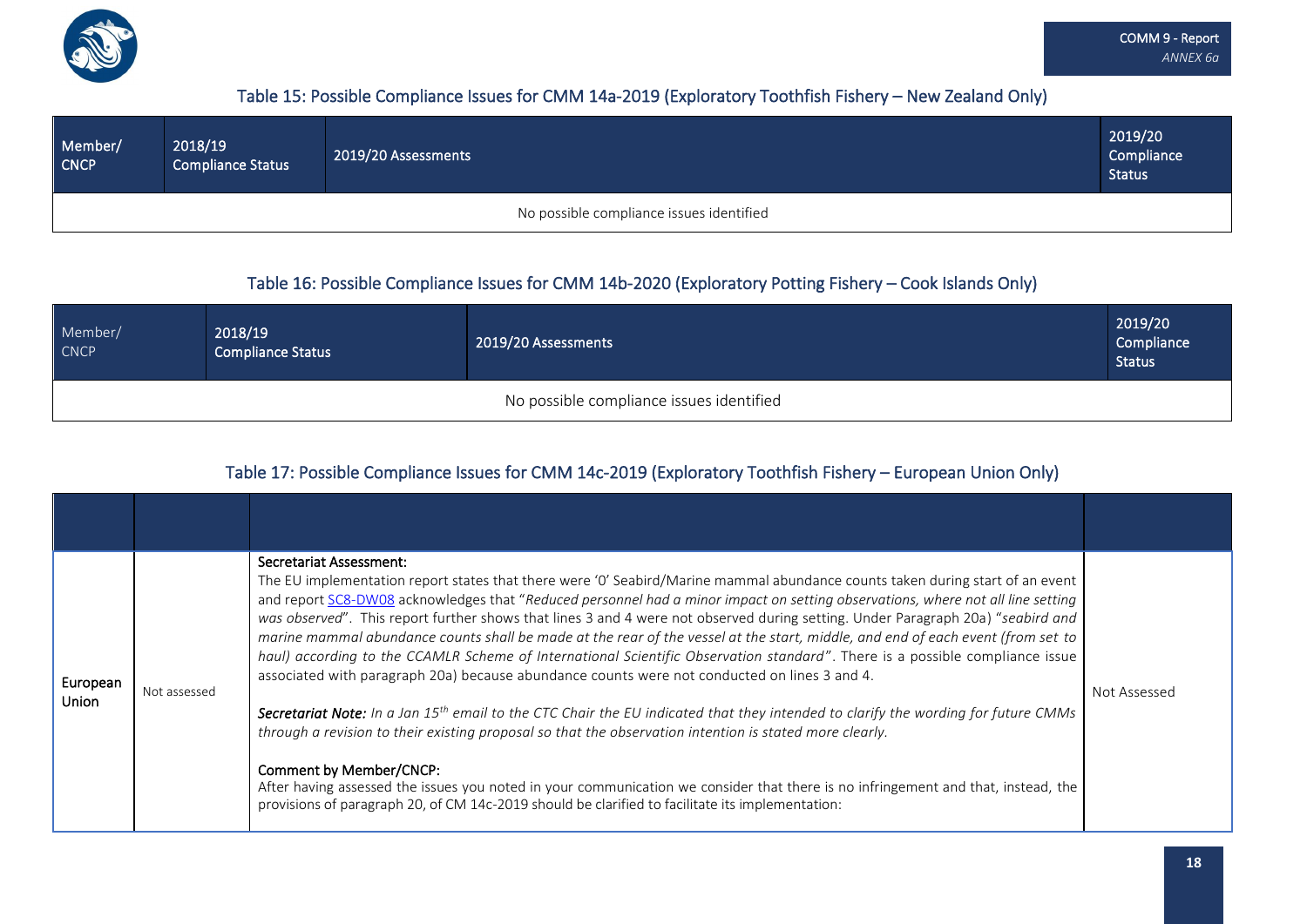

20. The following information shall be collected for encountered marine mammals, seabirds, turtles, and other species of concern: a) seabird and marine mammal abundance counts shall be made at the rear of the vessel at the start, middle, and end of each event (from set to haul) according to the CCAMLR Scheme of International Scientific Observation standards;

#### Comment:

the CMM does not indicate the number or percentage of hooks to be observed. It simply states that it should be done at the beginning, middle and end of each event with no references to the frequency. It is not clear to us what 'event' is exactly supposed to mean. In this specific case, there were two sets that were not observed at the start, but observation was done instead at the end as per paragraph b).

In addition to that, the reference to the CCAMLR SISO's standards should be probably removed, not only because it is a different organisation, but also because if in the future there was an issue regarding the interpretation of the provisions related to compliance, SPRFMO would not have the mandate or background to provide a definitive assessment on the matter.

20. b) the observer shall have a target of observing 25% of hooks hauled for marine mammal, seabird and turtle interactions. Where observations take place they will be recorded and stored for analyses and/or reference;

#### Comment:

L

The two sets that were not observed at the start, were observed at the haul. In these two sets, 50% hooks were observed instead of the 25% of the CMM.

#### CTC Consideration:

The EU noted that the wording in paragraph 20a) of CMM14c-2019 was unclear, particularly around the word "event", and noted that the observer target was met and even exceeded. The CTC agreed to set the status of "Not Assessed" on the basis of potential ambiguity with the meaning of the word 'event' in this context. The CTC noted that provision had been clarified in the new exploratory toothfish proposal, and that CMM14c-2019 has since expired. The CTC was satisfied that this would prevent the situation from occurring again.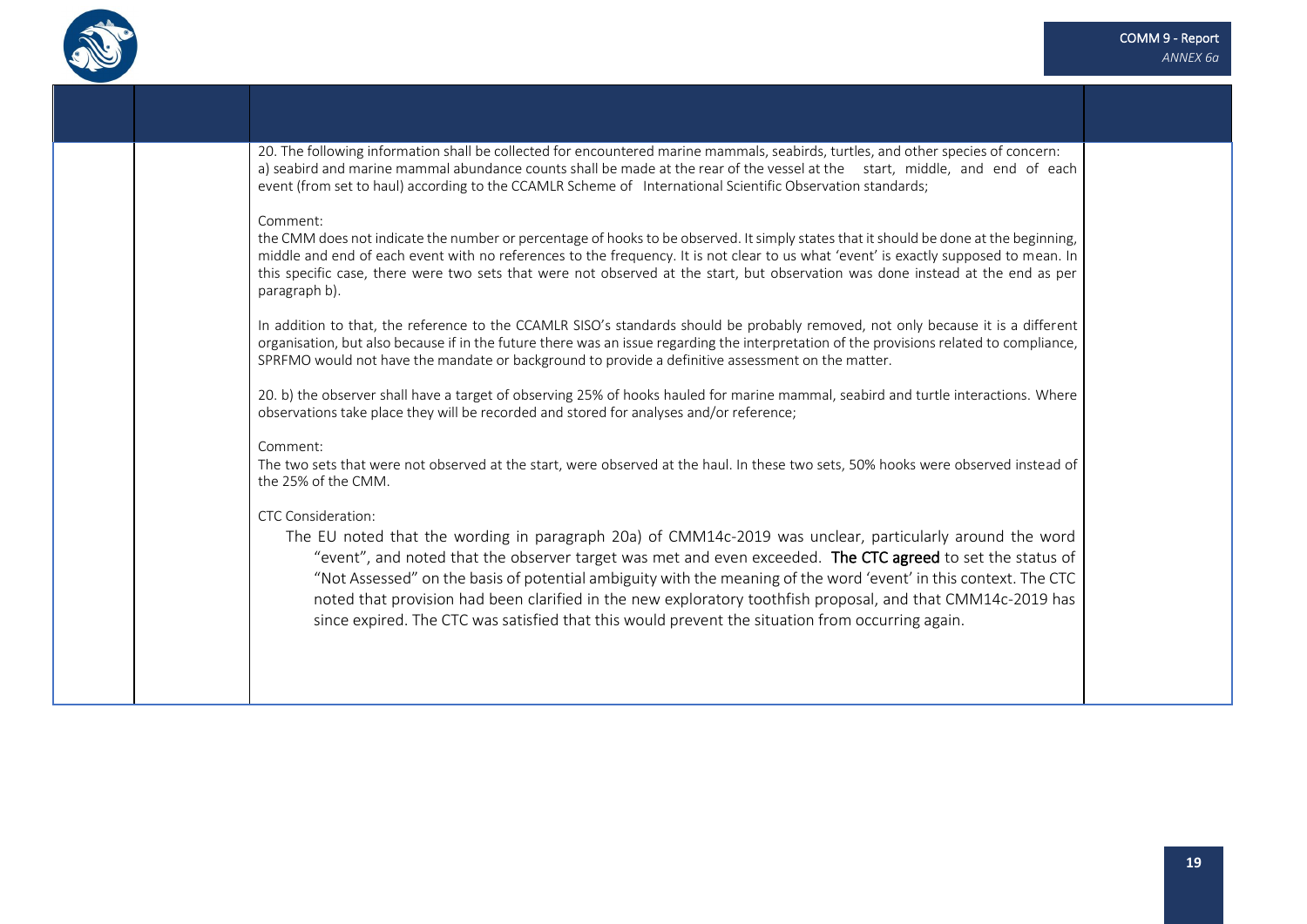

### Table 18: Possible Compliance Issues for CMM 14d-2020 (Exploratory Toothfish Fishery – Chile Only)

| Member/<br><b>CNCP</b>                                                          | 2018/19<br><b>Compliance Status</b> | 2019/20 Assessments | 2019/20<br>Compliance<br><b>Status</b> |  |  |  |  |  |  |  |
|---------------------------------------------------------------------------------|-------------------------------------|---------------------|----------------------------------------|--|--|--|--|--|--|--|
| During the reporting period Chile did not conduct any activities under this CMM |                                     |                     |                                        |  |  |  |  |  |  |  |

### Table 19: Possible Compliance Issues for CMM 15-2016 (Stateless Vessels)

| Member/<br><b>CNCP</b>                   | 2018/19<br><b>Compliance Status</b> | 2019/20 Assessments | 2019/20<br>Compliance<br><b>Status</b> |  |  |  |  |  |  |
|------------------------------------------|-------------------------------------|---------------------|----------------------------------------|--|--|--|--|--|--|
| No possible compliance issues identified |                                     |                     |                                        |  |  |  |  |  |  |

### Table 20: Possible Compliance Issues for CMM 16-2019 (Observer Programme)

| Member/<br><b>CNCP</b>                   | 2018/19<br>Compliance<br><b>Status</b> | 2019/20 Assessments | 2019/20<br>Compliance<br><b>Status</b> |  |  |  |  |  |  |
|------------------------------------------|----------------------------------------|---------------------|----------------------------------------|--|--|--|--|--|--|
| No possible compliance issues identified |                                        |                     |                                        |  |  |  |  |  |  |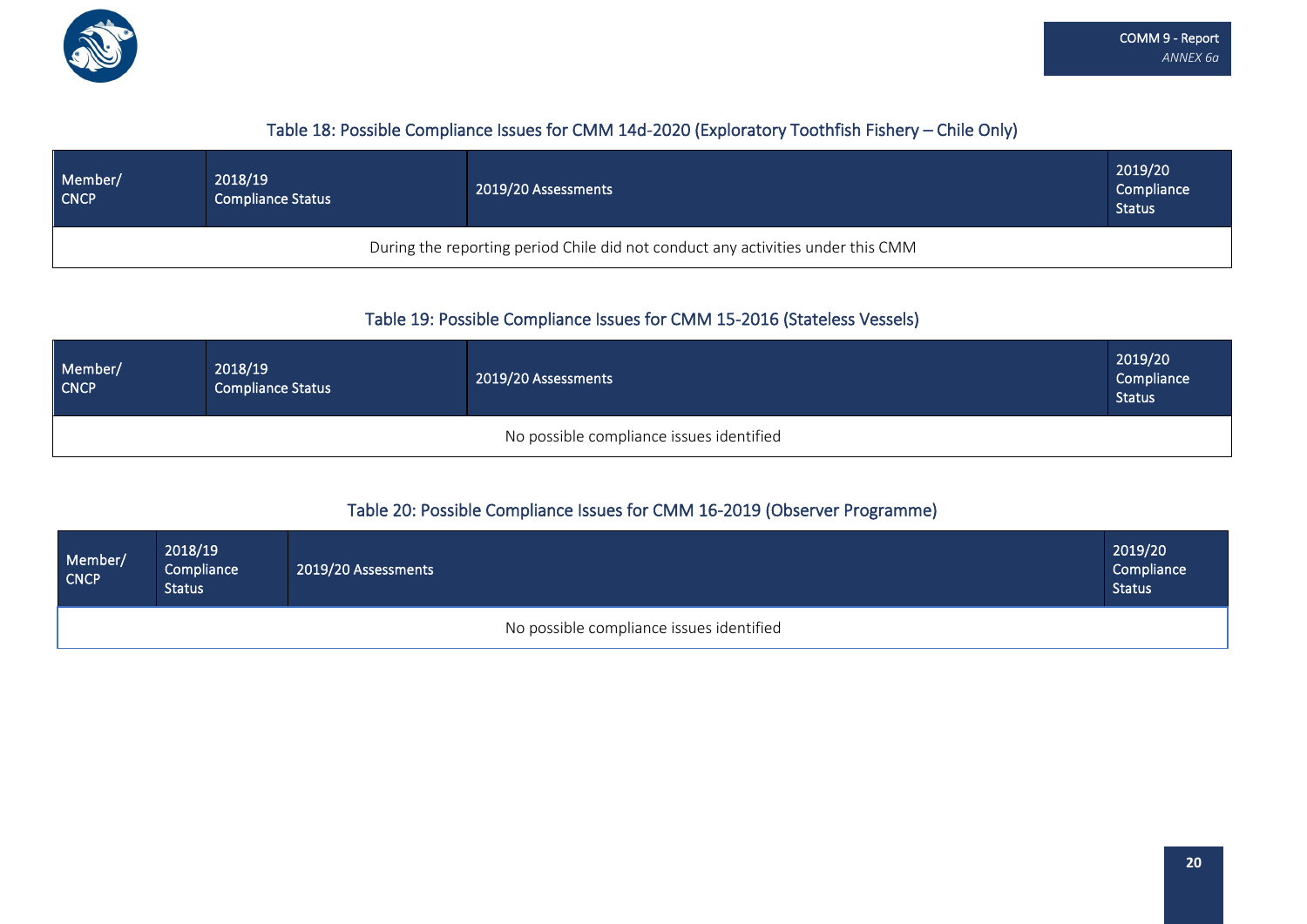

# Table 21: Possible Compliance Issues for CMM 17-2019 (Marine Pollution)

| Member/<br><b>CNCP</b> | 2018/19<br>Compliance Status                                   | 2019/20 Assessments                       | 2019/20<br>Compliance<br><b>Status</b> |
|------------------------|----------------------------------------------------------------|-------------------------------------------|----------------------------------------|
| Australia              | Non-compliant,<br>no further action                            | No possible compliance issues identified. | Compliant                              |
| Cook<br>Islands        | Non-compliant,<br>(noting info will be<br>supplied during mtg) | No possible compliance issues identified. | Compliant                              |

# Table 22: Possible Compliance Issues for CMM 18-2020 (Jumbo Flying Squid Fishery)

| Member/<br><b>CNCP</b>                                                        | 2018/19<br><b>Compliance Status</b> | 2019/20 Assessments | 2019/20<br>Compliance<br><b>Status</b> |  |  |  |  |  |  |  |
|-------------------------------------------------------------------------------|-------------------------------------|---------------------|----------------------------------------|--|--|--|--|--|--|--|
| This CMM was not assessed due to its entry into force date of 1 January 2021. |                                     |                     |                                        |  |  |  |  |  |  |  |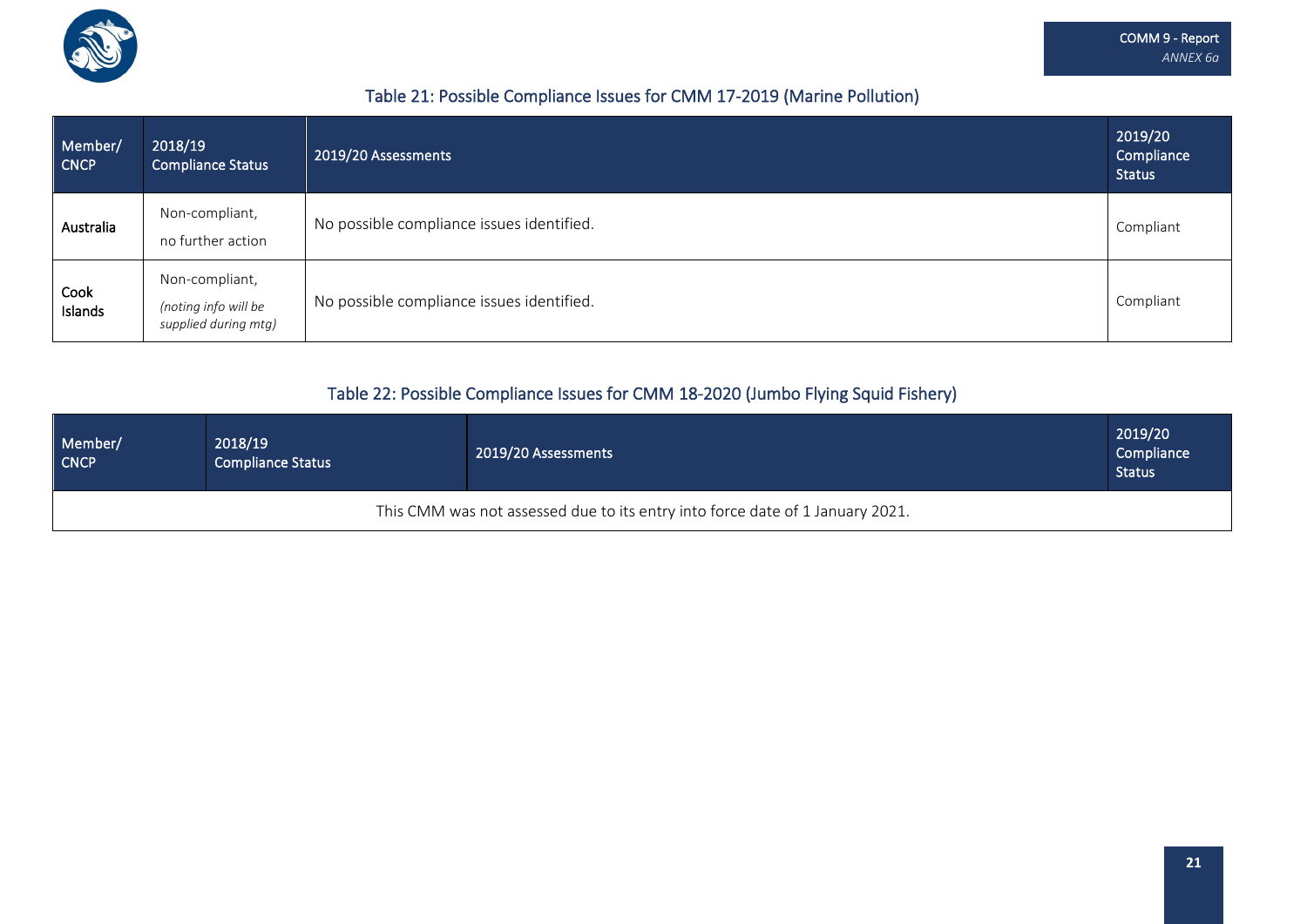

## EXECUTIVE SUMMARY OF THE FINAL COMPLIANCE REPORT

## (Assessing 2019/2020)

In accordance with CMM 10-2020, Paragraph 16, the below executive summary has been prepared for the Commission's consideration.

### a) Compliance Status

The Commission accepted the compliance status assigned by the CTC for each potential compliance infringement identified in the draft compliance report, including notations whether further action is/is not required. Below is a summary of specific compliance issues that were highlighted during this year's compliance assessment.

Late Reporting (multiple members)

Most of the issues flagged this year related to failing to submit information and reports within the established deadlines throughout the reporting period. Some of this may be contributed to the disruption to normal office procedures and information flow as staff worked remotely due to the Covid-19 pandemic measures. In other cases, the failure to submit "Nil reports" to the Scientific Committee when there was no fishing inside the Convention Area appeared to be a reporting issue. Finally, the timely submission of the Member/CNCP Implementation Reports remained an issue with 1/3 of the submissions received late. In all cases where the information had been submitted past the due date, the status of "non-complaint, no further action" was assigned.

Notwithstanding the additional challenges faced in 2020 with work disruptions and remote work, it is suggested that Members and CNCPs establish internal procedures and processes to better ensure that reporting timelines are met, submitted reports are thoroughly completed containing all the relevant details, and that the annual Implementation Reports are submitted on or before the deadline (i.e. 90 days before the annual meeting).

### Issues with ambiguity relating to exploratory fishing (EU) CMM

A status of "Not Assessed" was assigned in relation to seabird and marine mammal observation requirements of CMM14c-2019 due to the potential ambiguity around what constitutes an "event" in paragraph 20(a). The Commission acknowledged, as the CTC noted, that provision had been clarified in the new exploratory toothfish proposal, and that CMM14c-2019 has since expired. The Commission is satisfied that this would prevent the situation from occurring again.

Issue with seabird mitigation reporting (Russian Federation)

In relation to issues raised around seabird mitigation and mortality reporting, Russia confirmed that it had provided additional information about the seabird mitigation device used and the number of seabird mortalities in 2019. CTC requested more information about the particular bird-baffler used (such as an image of it when deployed). As a follow up action Russia agreed to provide a photograph of the bird baffler in operation before the next Commission Meeting.

### b) Suggestions for possible amendments or improvements to existing CMMs to address implementation or compliance difficulties

The Commission noted that a range of proposals had been submitted by the Members for consideration with respect to improving implementation. These included proposals addressing various aspects pertaining to; Port Inspections, Boarding and Inspection, Vessel Marking, Observer Programme and the Vessel Monitoring System. The key elements of each proposal were introduced at the CTC and referred to the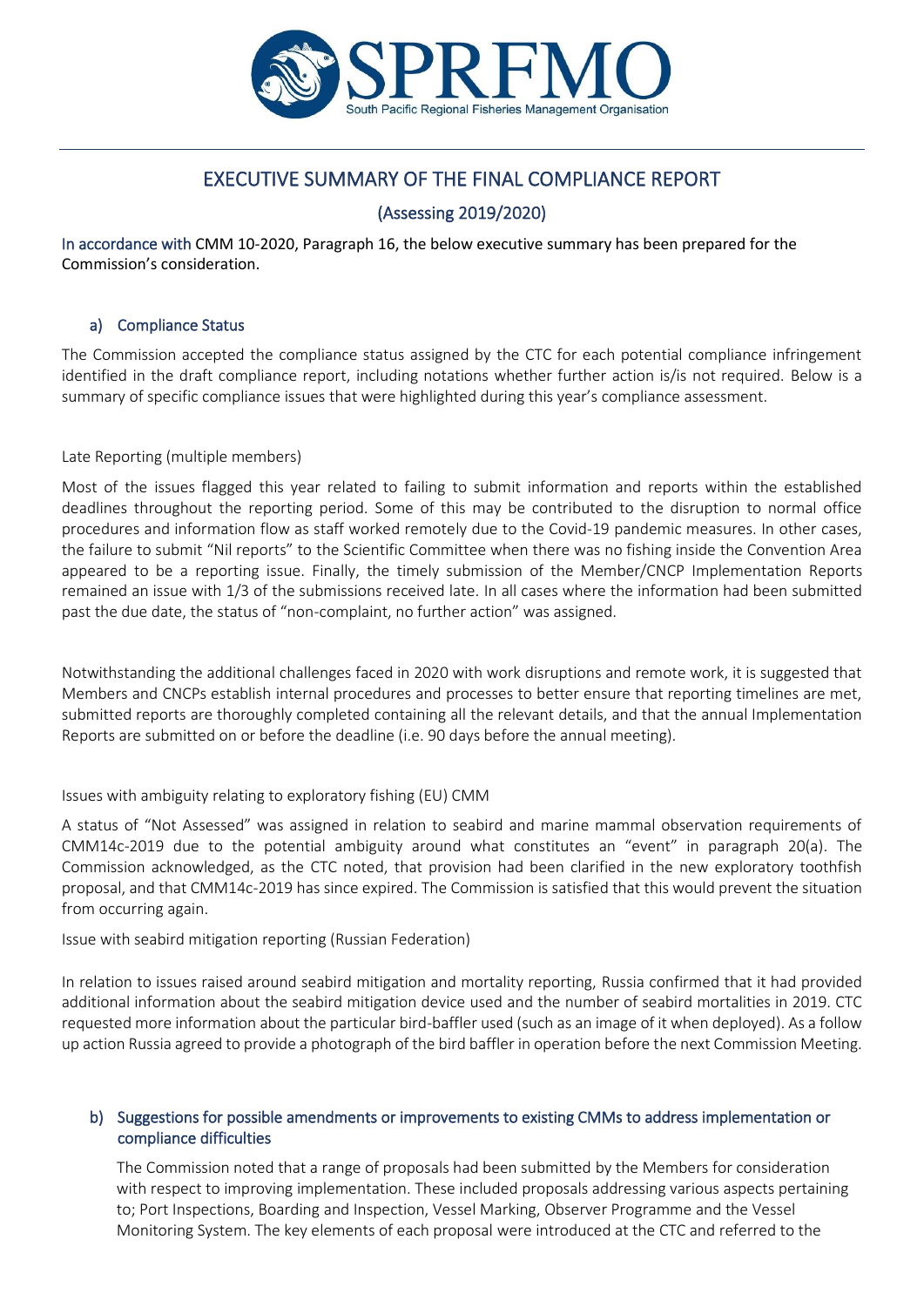

Commission for further discussion and consideration. Proposals adopted by the Commission will be noted in the Commission report.

### c) Obstacles to Implementation Identified by Members

Australia noted that the three members with observer programmes to be accredited have identified areas for improvement to the implementation of the Accreditation process. The Commission considered the Australian working paper (COMM9-WP04) proposing several amendments to CMM16-2019 (observer programme) with the aim of supporting a more efficient and equitable SPRFMO OP Accreditation process for all Members, CNCPs and service providers.

### d) Additional Obligations to be Reviewed under the CMS

The Commission did not identify any additional obligations to be reviewed under the CMS.

### e) Other Actions the Commission Deem Appropriate

Two areas were identified for additional intersessional work:

1) CMM 06-2020- VMS in the SPRFMO Area:

The CTC acknowledged issues identified by the Secretariat regarding VMS reporting during the reporting period and requested more specific details regarding the issues that had been briefly outlined, including any potential compliance impacts. There was interest among the Members as to the possible causes of the issues, and whether they are things that the Secretariat, Member or the service provider CLS can resolve, or whether changes to the measure are required. The Commission accepted the CTC recommendation that a Secretariat Work Plan would be developed to assess the issues in more detail, consider whether the Commission VMS is achieving its agreed purpose and principles, and propose approaches to support the continued development of the Commission VMS.

2) CMM 07-2020- Minimum Standards of Inspection in Ports:

The Commission agreed with the CTC recommendation that additional wording was required to provide guidance and clarity for the Port State, Flag State, and the Secretariat with respect to certain aspects of the Port Inspection process. There was support for an intersessional working group, which would be Member led with the EU offered to chair. It was suggested that actions required in the case of discrepancies found during the data cross-checking (paragraph 22) be prioritised for this group.

### Other observations

It was noted by the Commission that the requirement to prepare the Annual Report to Scientific Committee in "accordance with the existing guidelines for such reports" was not assessed by the CTC due to the "non-binding" nature of the wording of the obligation (*These reports should be prepared in accordance*….) in CMM 02-2020

### Follow up actions for previous years

The Commission was pleased to see the progress with respect to Members and CNCP follow up on the action items from previous years.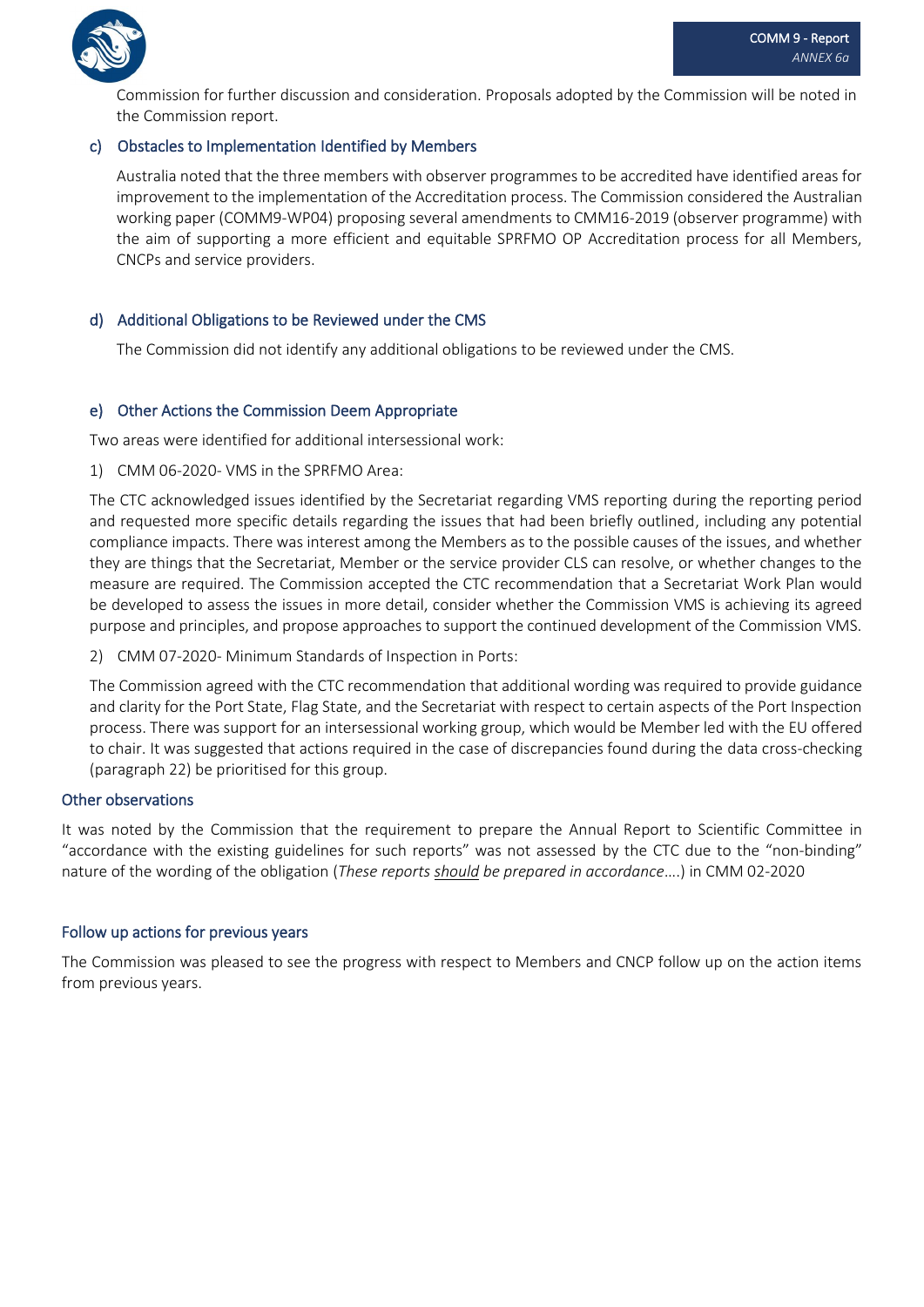

### 2021 Final Compliance Report *(which assessed 2019/20)*

Table 21 below shows "Compliance Status" for each Members/CNCP versus each CMM as assigned in the previous tables. *Note that where a Member has 2 compliance issues within a single CMM, only the most serious compliance status as defined in Annex I of CMM 10-2019 is shown.*

| Assessed<br><b>CMM</b>   | $01-$<br>2020 | $02 -$<br>2020 | 03-<br>2020 | 03a-<br>2020 | $04-$<br>2020 | $05 -$<br>2019 | 06-<br>2020                                                                                 | $07 -$<br>2019 | 08-<br>2019 | 09-<br>2017              | $10-$<br>2020  | $11-$<br>2015 | $12-$<br>2020 | $13 -$<br>2020 | $14a -$<br>2019 | 14 <sub>b</sub><br>2020 | $14c -$<br>2019 | 14d-<br>2020   | $15 -$<br>2016 | $16-$<br>2019 | $17 -$<br>2019 | $18-$<br>2020  |
|--------------------------|---------------|----------------|-------------|--------------|---------------|----------------|---------------------------------------------------------------------------------------------|----------------|-------------|--------------------------|----------------|---------------|---------------|----------------|-----------------|-------------------------|-----------------|----------------|----------------|---------------|----------------|----------------|
| Australia                |               |                |             |              |               |                |                                                                                             |                |             |                          |                |               |               |                |                 |                         |                 |                |                |               |                | N/A            |
| Chile                    |               |                |             |              |               |                |                                                                                             |                |             |                          |                |               |               |                |                 |                         |                 | N/A            |                |               |                | N/A            |
| China                    |               |                |             |              |               |                |                                                                                             |                |             |                          |                |               |               |                |                 |                         |                 |                |                |               |                | N/A            |
| Cook                     |               |                |             |              |               |                |                                                                                             |                |             |                          |                |               |               |                |                 |                         |                 |                |                |               |                | N/A            |
| Islands                  |               |                |             |              |               |                |                                                                                             |                |             |                          |                |               |               |                |                 |                         |                 |                |                |               |                |                |
| Cuba                     |               |                |             |              |               |                |                                                                                             |                |             |                          |                |               |               |                |                 |                         |                 |                |                |               |                | N/A            |
| Ecuador                  |               |                |             |              |               |                |                                                                                             |                |             |                          |                |               |               |                |                 |                         |                 |                |                |               |                | N/A            |
| European                 |               |                |             |              |               |                |                                                                                             |                |             |                          |                |               |               |                |                 |                         | N/A             |                |                |               |                | N/A            |
| Union                    |               |                |             |              |               |                |                                                                                             |                |             |                          |                |               |               |                |                 |                         |                 |                |                |               |                |                |
| Faroe                    |               |                |             |              |               |                |                                                                                             |                |             |                          |                |               |               |                |                 |                         |                 |                |                |               |                | N/A            |
| Islands                  |               |                |             |              |               |                |                                                                                             |                |             |                          |                |               |               |                |                 |                         |                 |                |                |               |                |                |
| Korea                    |               |                |             |              |               |                |                                                                                             |                |             |                          |                |               |               |                |                 |                         |                 |                |                |               |                | N/A            |
| New                      |               |                |             |              |               |                |                                                                                             |                |             |                          |                |               |               |                |                 |                         |                 |                |                |               |                | N/A            |
| Zealand                  |               |                |             |              |               |                |                                                                                             |                |             |                          |                |               |               |                |                 |                         |                 |                |                |               |                |                |
| Peru                     |               |                |             |              |               |                |                                                                                             |                |             |                          |                |               |               |                |                 |                         |                 |                |                |               |                | N/A            |
| Russian                  |               |                |             |              |               |                |                                                                                             |                |             |                          |                |               |               |                |                 |                         |                 |                |                |               |                | N/A            |
| Federation               |               |                |             |              |               |                |                                                                                             |                |             |                          |                |               |               |                |                 |                         |                 |                |                |               |                |                |
| Chinese<br>Taipei        |               |                |             |              |               |                |                                                                                             |                |             |                          |                |               |               |                |                 |                         |                 |                |                |               |                | N/A            |
| Vanuatu                  |               |                |             |              |               |                |                                                                                             |                |             |                          |                |               |               |                |                 |                         |                 |                |                |               |                | N/A            |
| <b>USA</b>               |               |                |             |              |               |                |                                                                                             |                |             |                          |                |               |               |                |                 |                         |                 |                |                |               |                | N/A            |
| Colombia                 |               |                |             |              |               |                |                                                                                             |                |             | No Longer CNCP to SPRFMO |                |               |               |                |                 |                         |                 |                |                |               |                |                |
| Curacao                  |               |                |             |              |               |                |                                                                                             |                |             |                          |                |               |               |                |                 |                         |                 |                |                |               |                | N/A            |
| Liberia                  |               |                |             |              |               |                |                                                                                             |                |             |                          |                |               |               |                |                 |                         |                 |                |                |               |                | N/A            |
| Panama                   |               |                |             |              |               |                |                                                                                             |                |             |                          |                |               |               |                |                 |                         |                 |                |                |               |                | N/A            |
| 2021<br><b>Final CMS</b> | 0             | 8              | 0           | 0            | 0             | 3              | 1                                                                                           | 0              | 0           | 1                        | $\overline{7}$ | 0             | 0             | 0              | 0               | 0                       | 0               | N/A<br>2019/20 | 0              | 0             | 0              | N/A<br>2019/20 |
|                          |               |                |             |              |               |                | KEY: Compliant, Non-compliant, Priority non-compliant, Seriously/Persistently non-compliant |                |             |                          |                |               |               |                |                 |                         |                 |                |                |               |                |                |